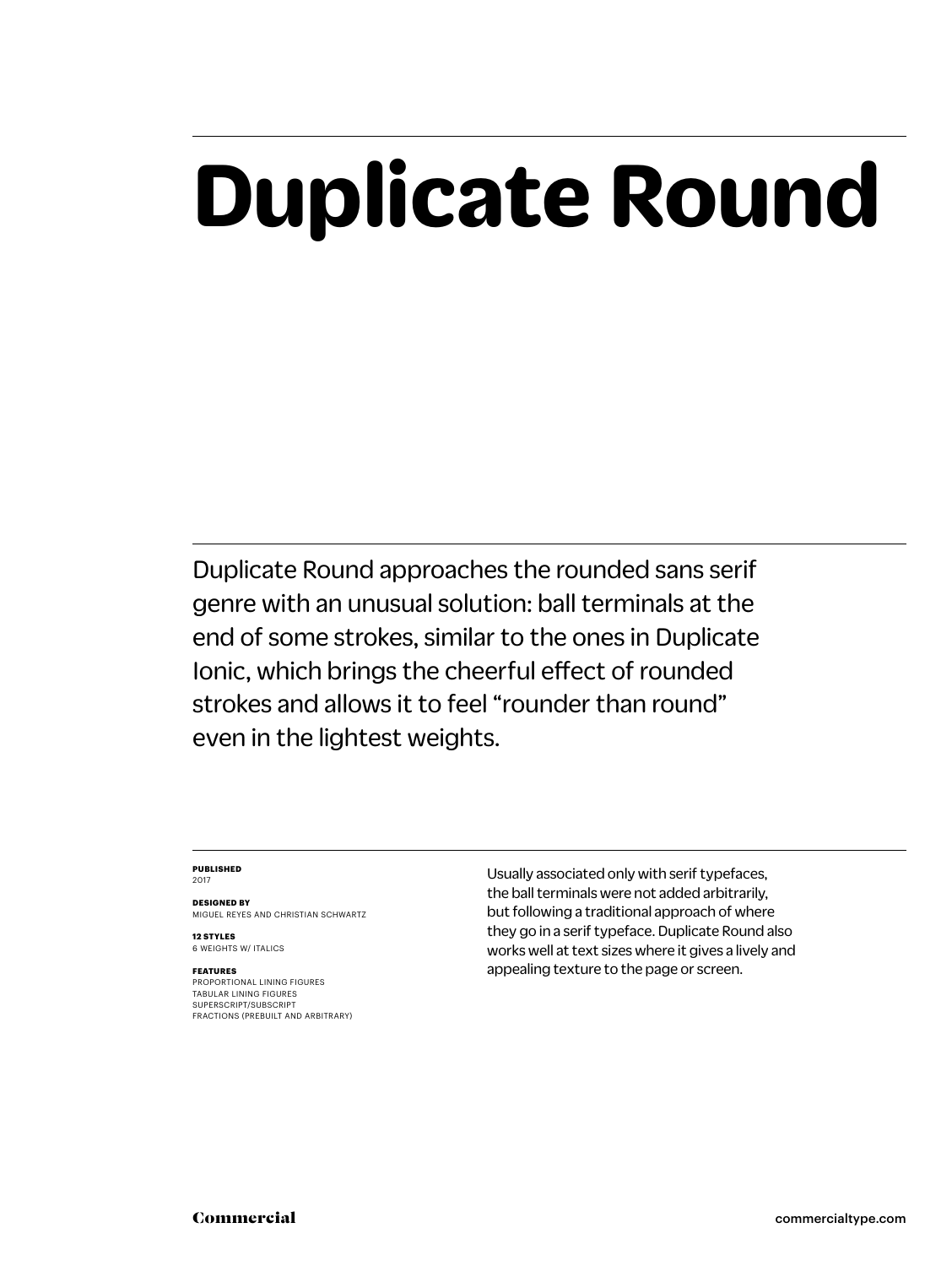Duplicate Round Thin *Duplicate Round Thin Italic* Duplicate Round Light *Duplicate Round Light Italic* Duplicate Round Regular *Duplicate Round Regular Italic* Duplicate Round Medium *Duplicate Round Medium Italic* **Duplicate Round Bold** *Duplicate Round Bold Italic* Duplicate Round Black *Duplicate Round Black Italic*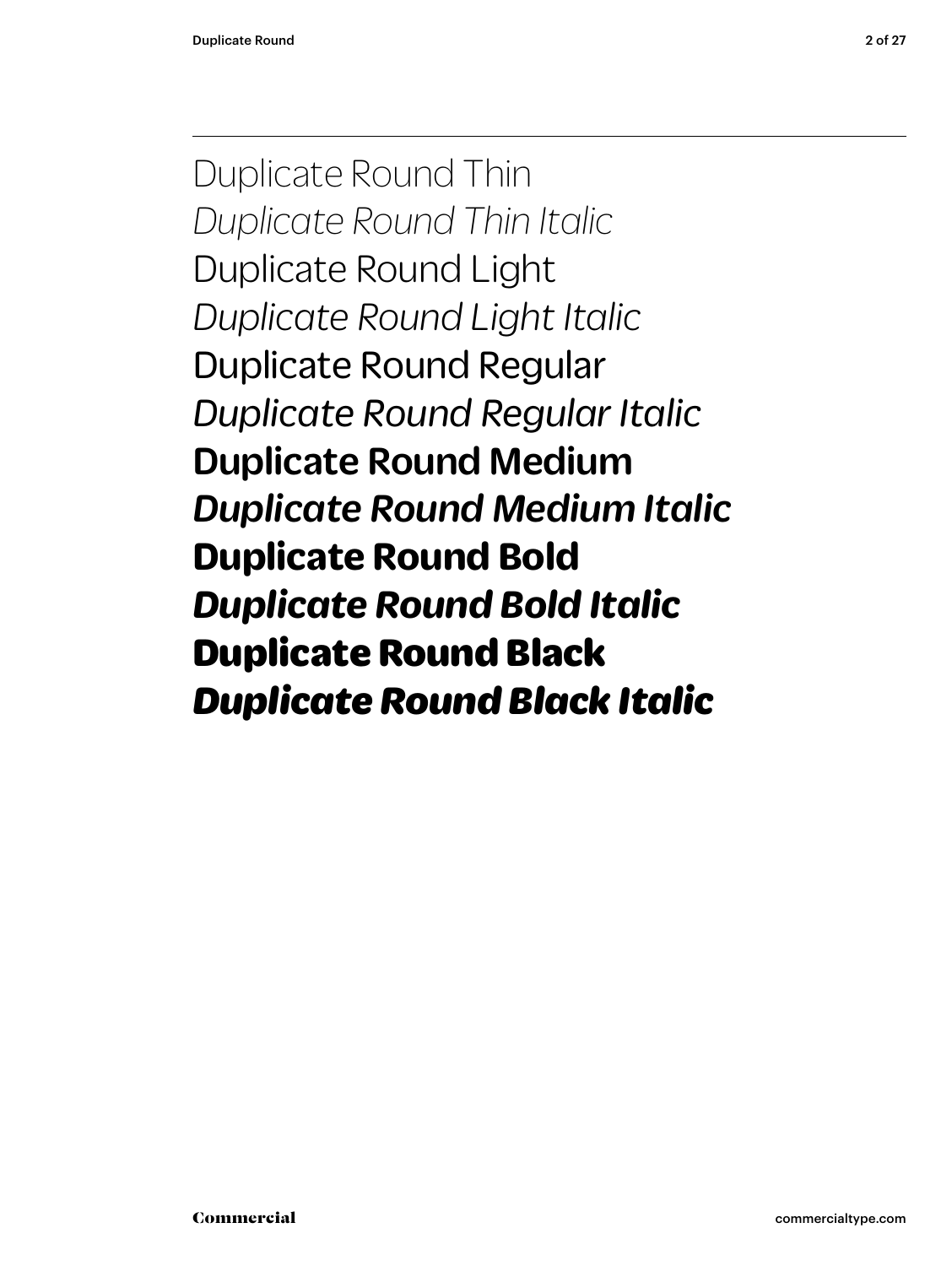# NORĀDĪTAJĀM Időszámításunk

DUPLICATE ROUND THIN, 70 PT

## *AKSELERADOR Järjestäytyneet* DUPLICATE ROUND THIN ITALIC, 70 PT

## APPROXIMATE Recognizability DUPLICATE ROUND LIGHT, 70 PT

# *ESTABLISHING Principalmente*

DUPLICATE ROUND LIGHT ITALIC, 70 PT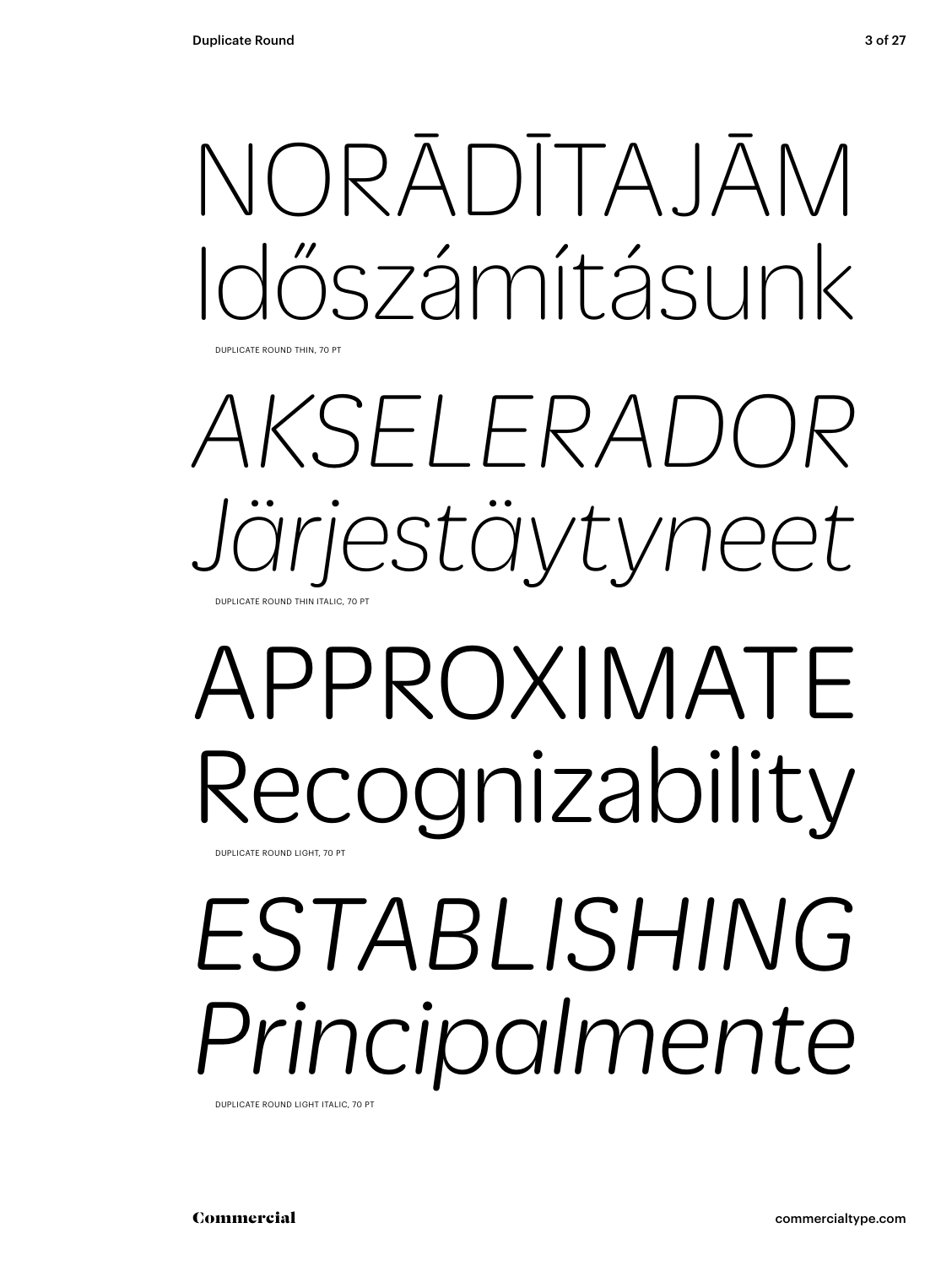### GĦAJNEJHOM Photographers DUPLICATE ROUND REGULAR, 70 PT [ALTERNATE

# *QUANTIFYING Expérimentale*

DUPLICATE ROUND REGULAR ITALIC, 70 PT

# SYNTHESIZES Romfarkosten

DUPLICATE ROUND MEDIUM, 70 PT

## *SEBELUMNYA Constitutional*

DUPLICATE ROUND MEDIUM ITALIC, 70 PT [ALTERNATE a]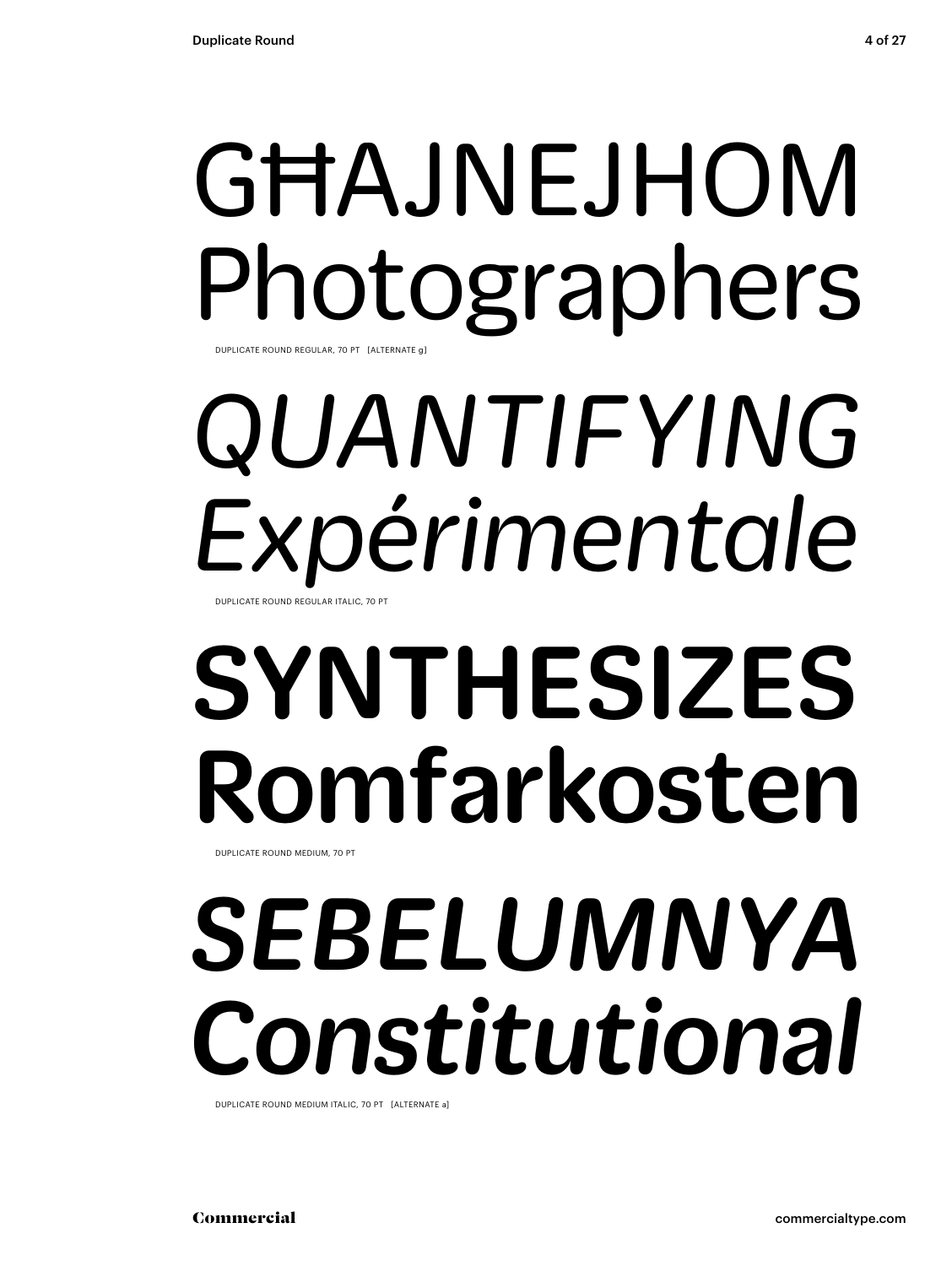# **NEJRŮZNĚJŠÍ Controversial**

DUPLICATE ROUND BOLD, 70 PT [ALTERNATE a]

# *EQUILIBRIUM Spectroscopy*

DUPLICATE ROUND BOLD ITALIC, 70 PT [ALTERNATE Q y]

## INFLUENTIAL ätgotische DUPLICATE ROUND BLACK, 70 PT [ALTERNATE a]

# *LISÄYKSESTÄ Onderzoeken*

DUPLICATE ROUND BLACK ITALIC, 70 PT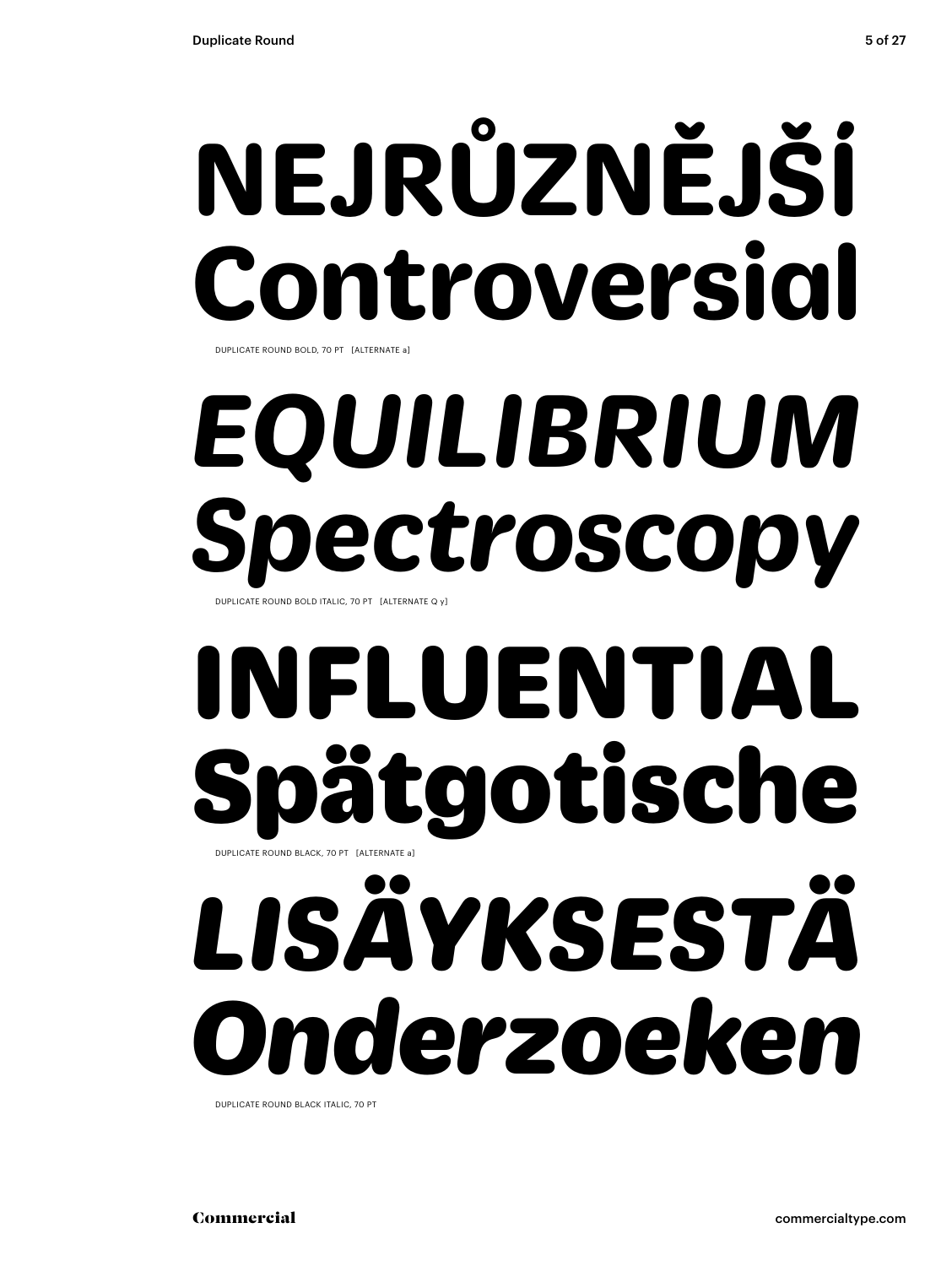Pamamaraang makaagham FULL ADVISORY COUNCIL First premiered in New York DUPLICATE ROUND THIN, 40 PT

*Criticisms of Platonic Forms MITTELPUNKT DES STADT 1 360 metri virs jūras līmeņa* DUPLICATE ROUND THIN ITALIC

Du vil blive overrasket over YHTENÄ NÄHTÄVYYTENÄ A nehéz anyagi helyzetben

DUPLICATE ROUND LIGHT, 40 PT [ALTERNATE g]

### *Lo studio degli aspetti fisici TRADIZIONE LINGUISTICA Unveils new circumstances*

DUPLICATE ROUND LIGHT ITALIC, 40 PT [ALTERNATE a]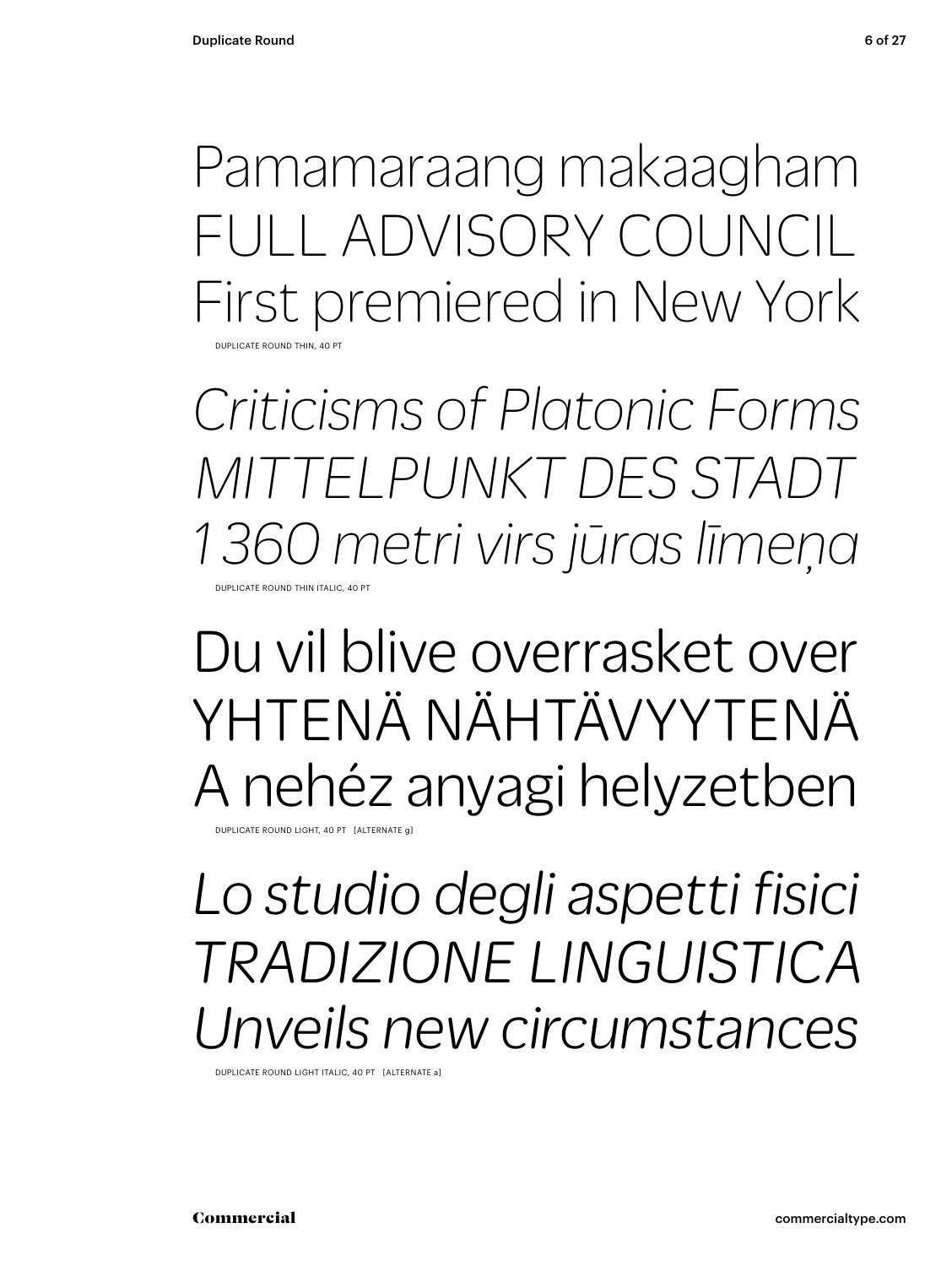### Built for a cost of ¥171,916 QUARTERLY MAGAZINES Kalifornischen Goldrausch

DUPLICATE ROUND REGULAR, 40 PT

*Navodnici se koriste da se LA DECLARACIÓN LEGAL A temperature of 296.5°C*

DUPLICATE ROUND REGULAR ITALIC, 40 PT [ALTERNATE 6 9]

### Methodological problem GEORGIAN CHRONICLER La période intermédiaire

DUPLICATE ROUND MEDIUM, 40 PT [ALTERNATE a]

### *Institute legal precedent LA VALEUR HISTORIQUE Dva zámořských regionů*

DUPLICATE ROUND MEDIUM ITALIC, 40 PT [ALTERNATE Q]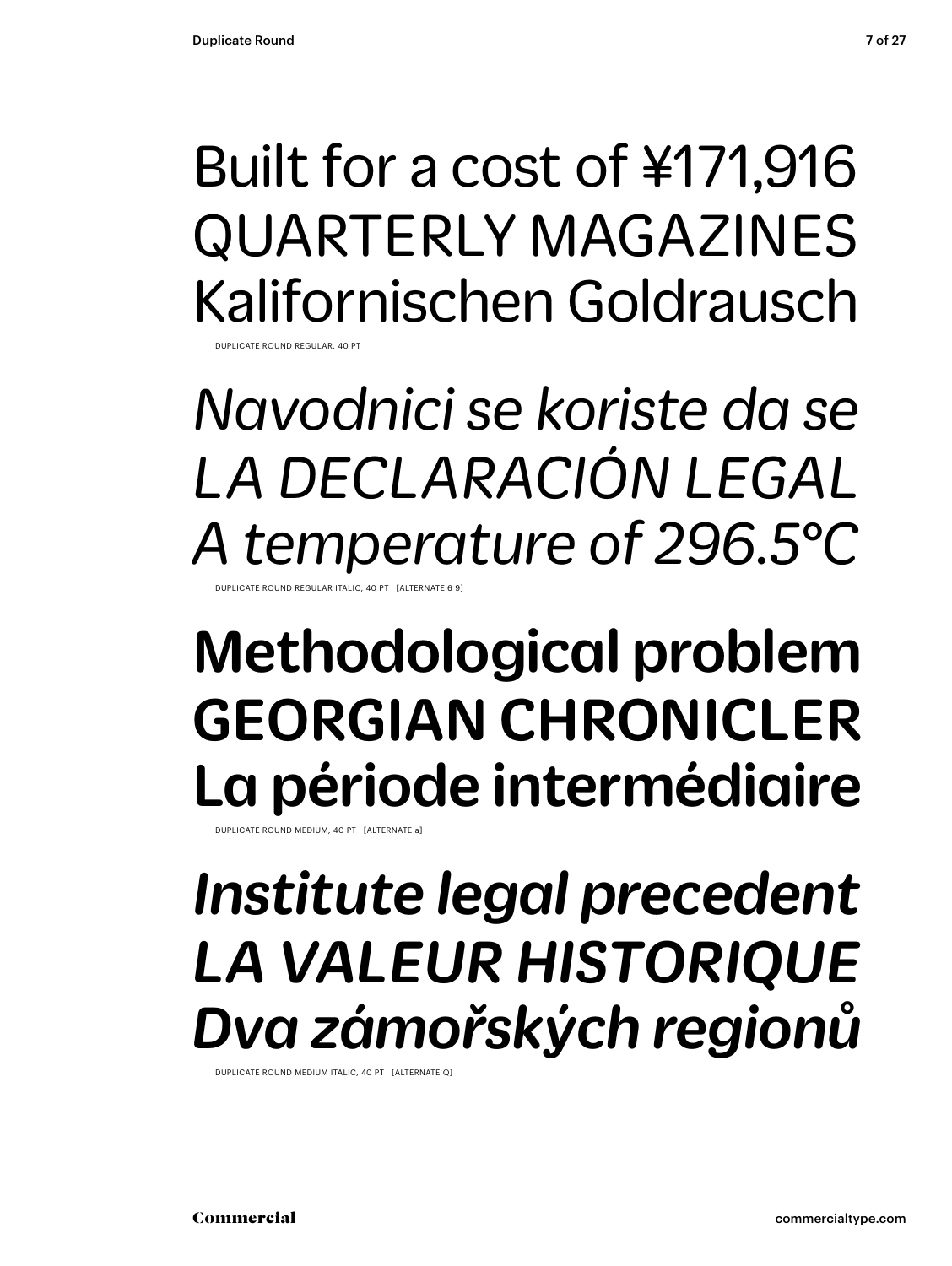### **Widespread recognition UTILISING VISUAL CUES Joint development zone**

DUPLICATE ROUND BOLD, 40 PT

### *The Allegory of the Cave UNIVERSITAIR EXAMEN Ao 8 de xaneiro de 2009*

DUPLICATE ROUND BOLD ITALIC, 40 PT. [ALTERNATE

### Ėmęs studijuoti mašinų DOWNTOWN TORONTO Longest enduring state

DUPLICATE ROUND BLACK, 40 PT

### *Uno de estos privilegios KARŞIKLIKLAR BAŞLAR Culture d'une propriété*

DUPLICATE ROUND BLACK ITALIC, 40 PT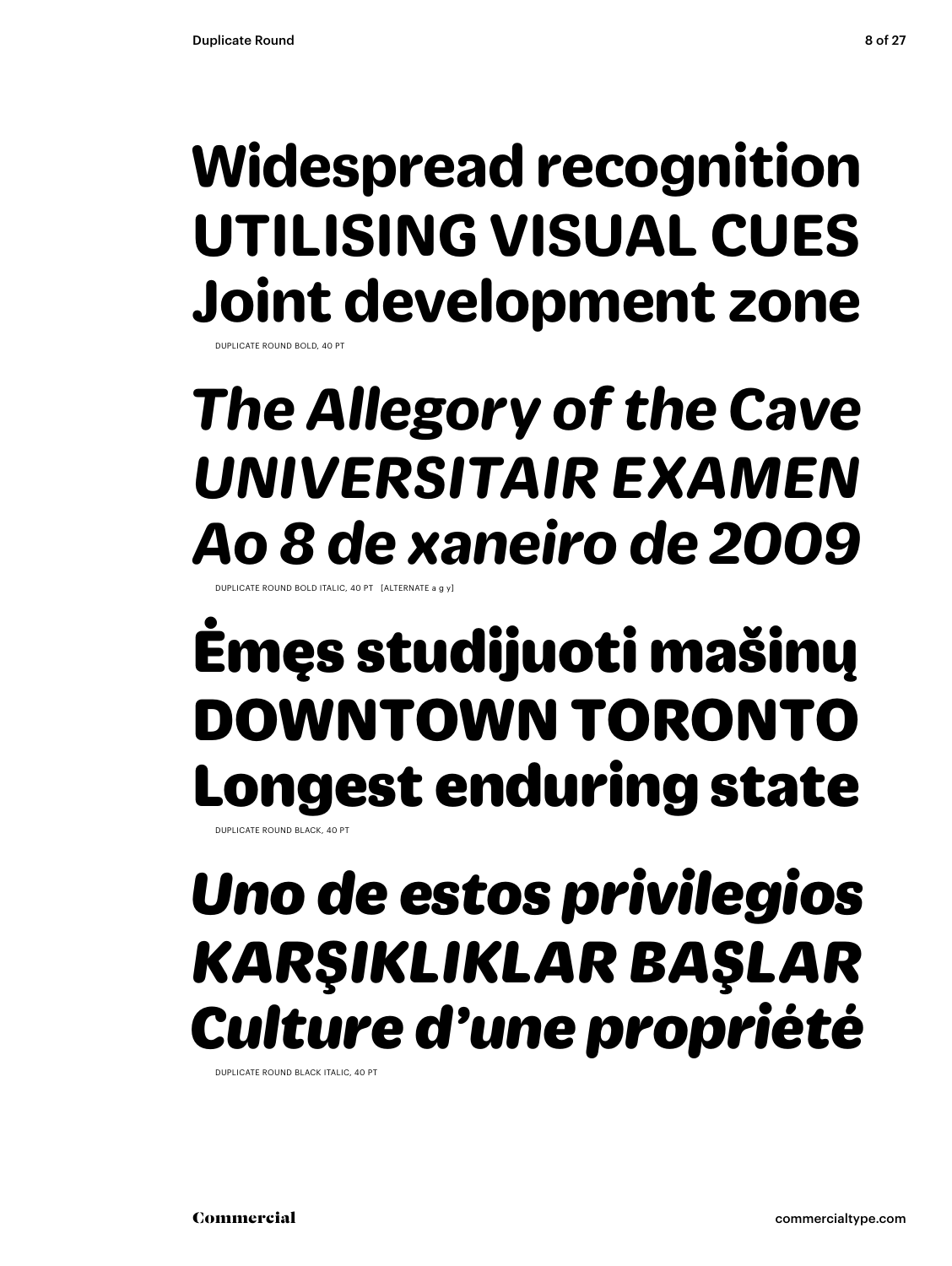EMERGENCE OF PROTO-CELTIC LANGUAGE Acesta subliniază incongruența dintre gândire *THE COMMITTEE DECIDED ON THE LAYOUT A Form is an objective 'blueprint' of perfection*

DUPLICATE ROUND THIN, THIN ITALIC, 24 PT

FORTE CROISSANCE DU XVIIIe SIÈCLE PUIS Principais cidades costeiras do Mediterrâneo *SENERE HISTORIESKRIVNING OM HISPANIA Hän palasi Italiaan kesällä 1916 ja vietti ensin*

DUPLICATE ROUND LIGHT, LIGHT ITALIC, 24 PT

6,794 PILOTS AND FLIGHT CONTROLLERS The financial performance of the company *MY PLAY WASN'T MADE FOR THIS HOUSE Das Wort "Surrealismus" bedeutet wörtlich*

DUPLICATE ROUND REGULAR, REGULAR ITALIC, 24 PT [ALTERNATE ROMAN a 6 9]

CHE FU INTRODOTTA IL 9 OTTOBRE 1948 Roman culture in the early eighth century *ANG 2005 NA POPULASYON NA 1,718,124 Sebelah barat lautnya berbatasan dengan*

DUPLICATE ROUND MEDIUM, MEDIUM ITALIC, 24 PT [ALTERNATE g, ITALIC a]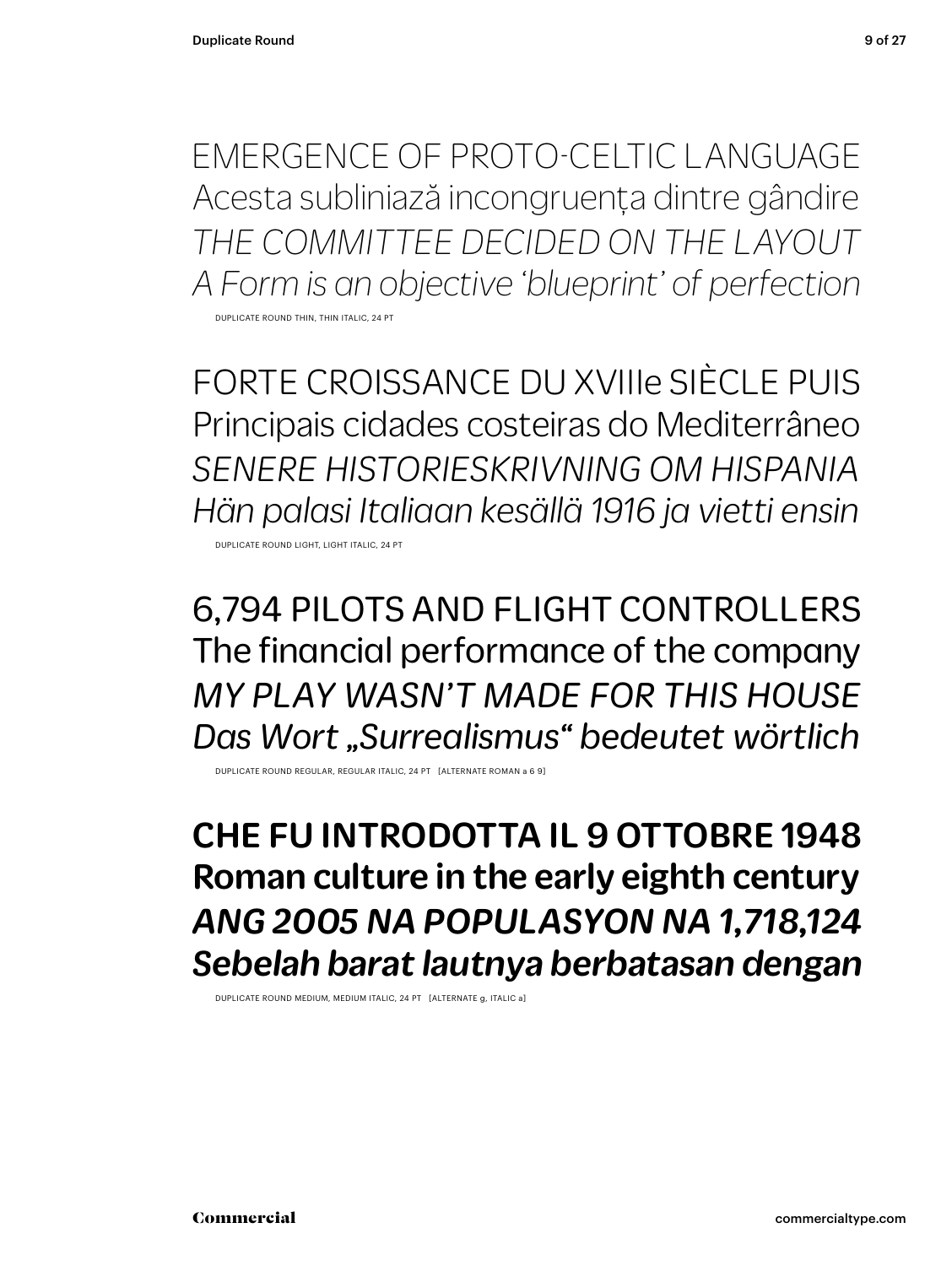### **O TEXTO VOTADO EM 1949 INTRODUZIU He began to expand the city northwards** *UNE PIÈCE DE THÉÂTRE EN DEUX ACTES Både krigens redsler og forakten for det*

DUPLICATE ROUND BOLD, BOLD ITALIC, 24 PT

### REVERSING THEIR OLD ARRANGEMENT Þegar þeir lýsa með orðum því sem þeir *THESE AREAS WERE SURVEYED IN 1837 Fundamentaalsetele loodusteadustele*

DUPLICATE ROUND BLACK, BLACK ITALIC, 24 PT [ALTERNATE g y]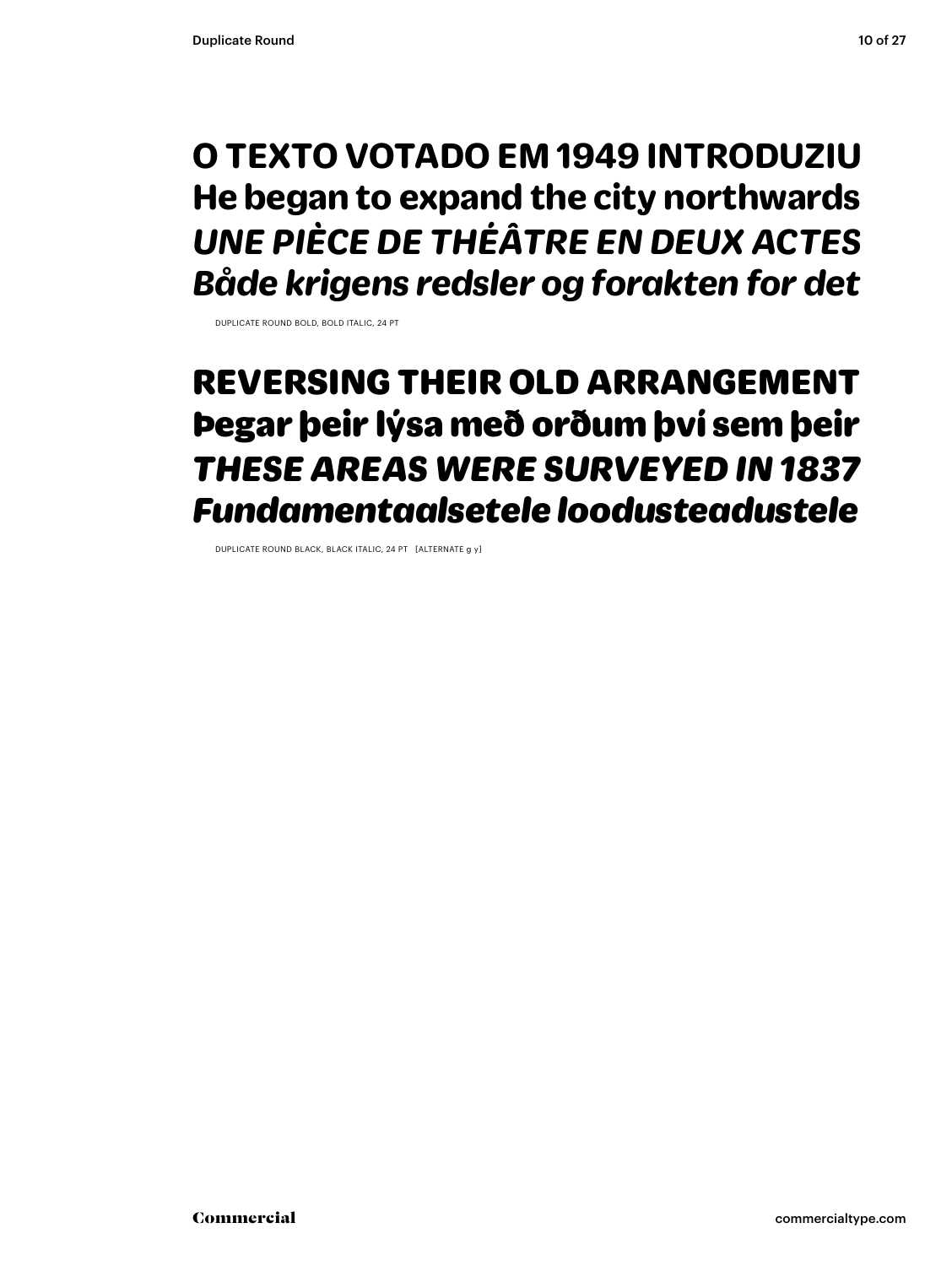ALLE ELEZIONI LEGISLATIVE DEL MARZO 1961 E A QUELLE La loi prévoit les catégories suivantes pour la déclaration d'un *DAĻU TUKSNEŠA VEIDO PLAKANI OĻIEM KLĀTI LĪDZENUMI Zisťuje že zdrojom mihotania je platňa s platinokyanidom bária* DUPLICATE ROUND THIN, THIN ITALIC, 18 PT [ALTERNATE a]

CONSTRUCTING THE BIBLIOTHÈQUE SAINTE-GENEVIÈVE Cursà els seus estudis al Lycée Henri IV i al Lycée Condorcet *THEIR RULE LASTED FOR 335 YEARS, FROM 305 TO 30 AD Este anexo estabelece requisitos mínimos para a prestação* DUPLICATE ROUND LIGHT, LIGHT ITALIC, 18 PT

HARKENED TO A DYNAMIC PHILOSOPHICAL TRADITION Første opførelse fandt sted i form af en hørespiloptagelse *STATT BÜROGEBÄUDEN WURDEN ZUNEHMEND TEURE Då Radiotjänst inledde sina sändningar nyårsdagen 1947* DUPLICATE ROUND REGULAR, REGULAR ITALIC, 18 PT

ENSIMMÄISET EUROOPPALAISET, JOTKA ASETTUIVAT Matatagpuan ito sa 11° hilaga ng Ekwador at 2° kanluran *HEITIÐ HVARF ÞÓ Á MIÐÖLDUM EN KOM FRAM AFTUR Altered to bring it into closer accord with older versions*

DUPLICATE ROUND MEDIUM, MEDIUM ITALIC, 18 PT [ALTERNATE ITALIC a]

**WYCIĄGAJĄC POGAŃSKIE MITY CELTYCKIEJ IRLANDII She was reduced to reserve in 2004 and sold for scrap** *VIIDENNEN TASAVALLAN PRESIDENTILLÄ ON VAHVA Forecasted 1 – 7 inches of snow throughout the region*

DUPLICATE ROUND BOLD, BOLD ITALIC, 18 PT

LE CŒUR ÉCONOMIQUE ET FINANCIER DE LA MONDE There are a number of versions, the earliest of which *WHAIHOKI ĒNEI TAKIWĀ KATOA E 72,643 KM2 TŌNA Il-kulturi tal-popolazzjonijiet Ċeltiċi u Iberiċi, bilmod*

DUPLICATE ROUND BLACK, BLACK ITALIC, 18 PT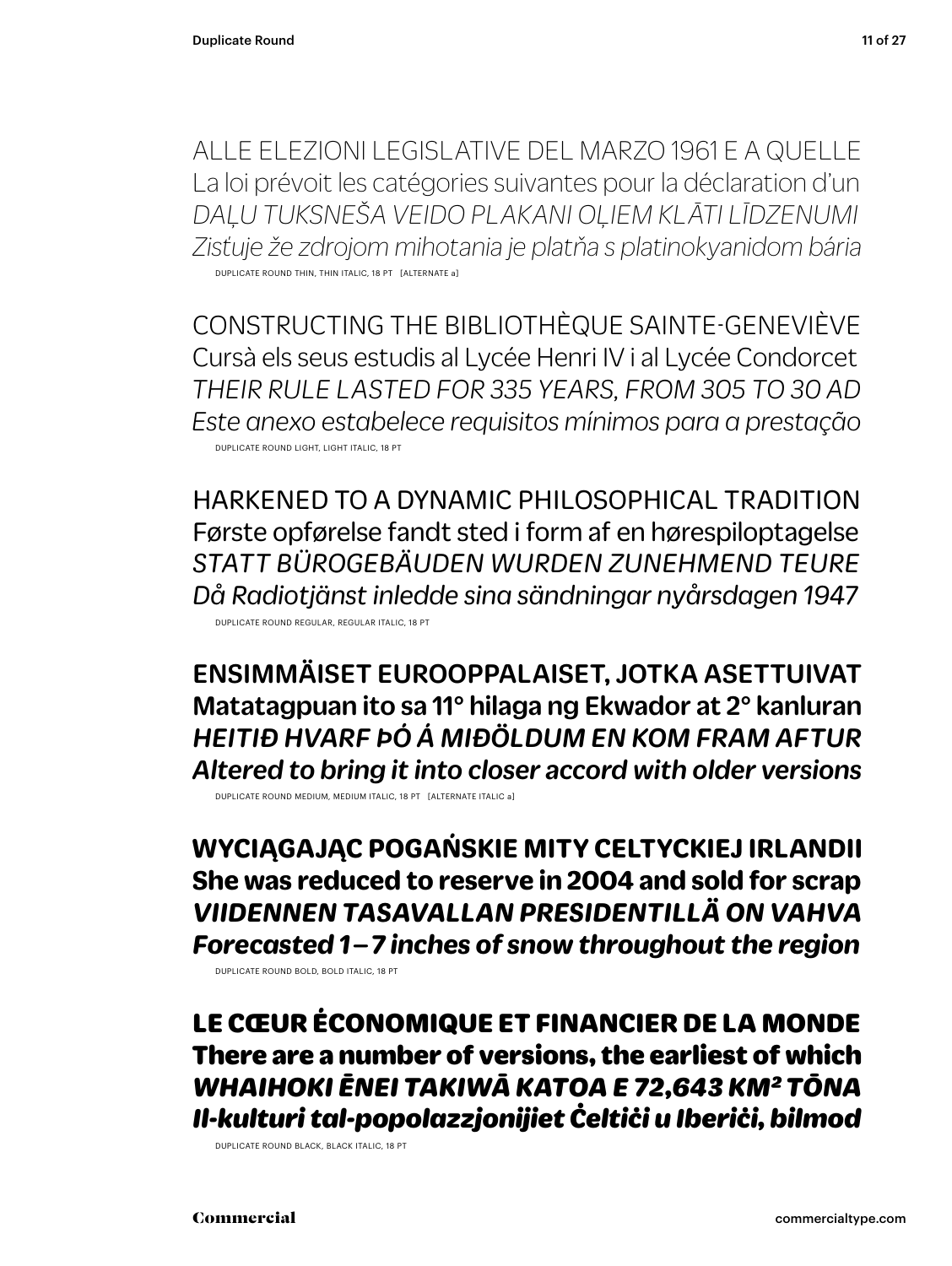### Zooarchaeological DUPLICATE ROUND THIN, 60 PT

Rapsölproduktion DUPLICATE ROUND LIGHT, 60 PT

### Transcontinental DUPLICATE ROUND REGULAR, 60 PT [ALTERNATE a]

## Växthuseffekten

DUPLICATE ROUND MEDIUM, 60 PT

## **Electromagnets**

DUPLICATE ROUND BOLD, 60 PT [ALTERNATE a]

ganizzazione DUPLICATE ROUND BLACK, 60 PT [ALTERNATE g]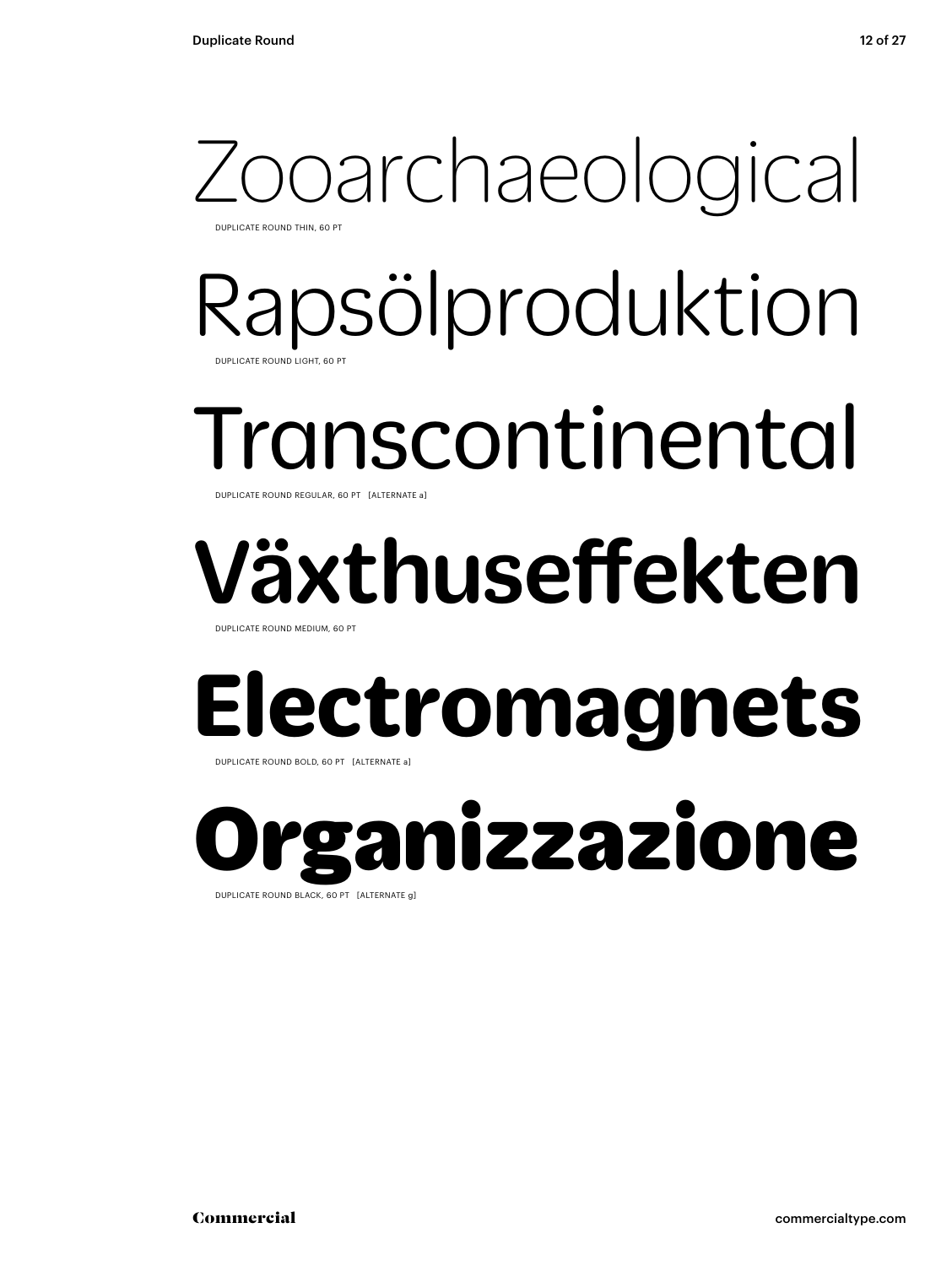

**UPLICATE ROUND THIN ITALIC, 60 PT** 

### *Ornamentaciones* DUPLICATE ROUND LIGHT ITALIC, 60 PT [ALTERNATE a]

*Xanthocyanopsy* DUPLICATE ROUND REGULAR ITALIC, 60 PT [ALTERNATE y]

## *Brobdingnagian*

DUPLICATE ROUND MEDIUM ITALIC, 60 PT

# *Éclaircissement*

DUPLICATE ROUND BOLD ITALIC, 60 PT

## *Parenthetically*

DUPLICATE ROUND BLACK ITALIC, 60 PT [ALTERNATE a]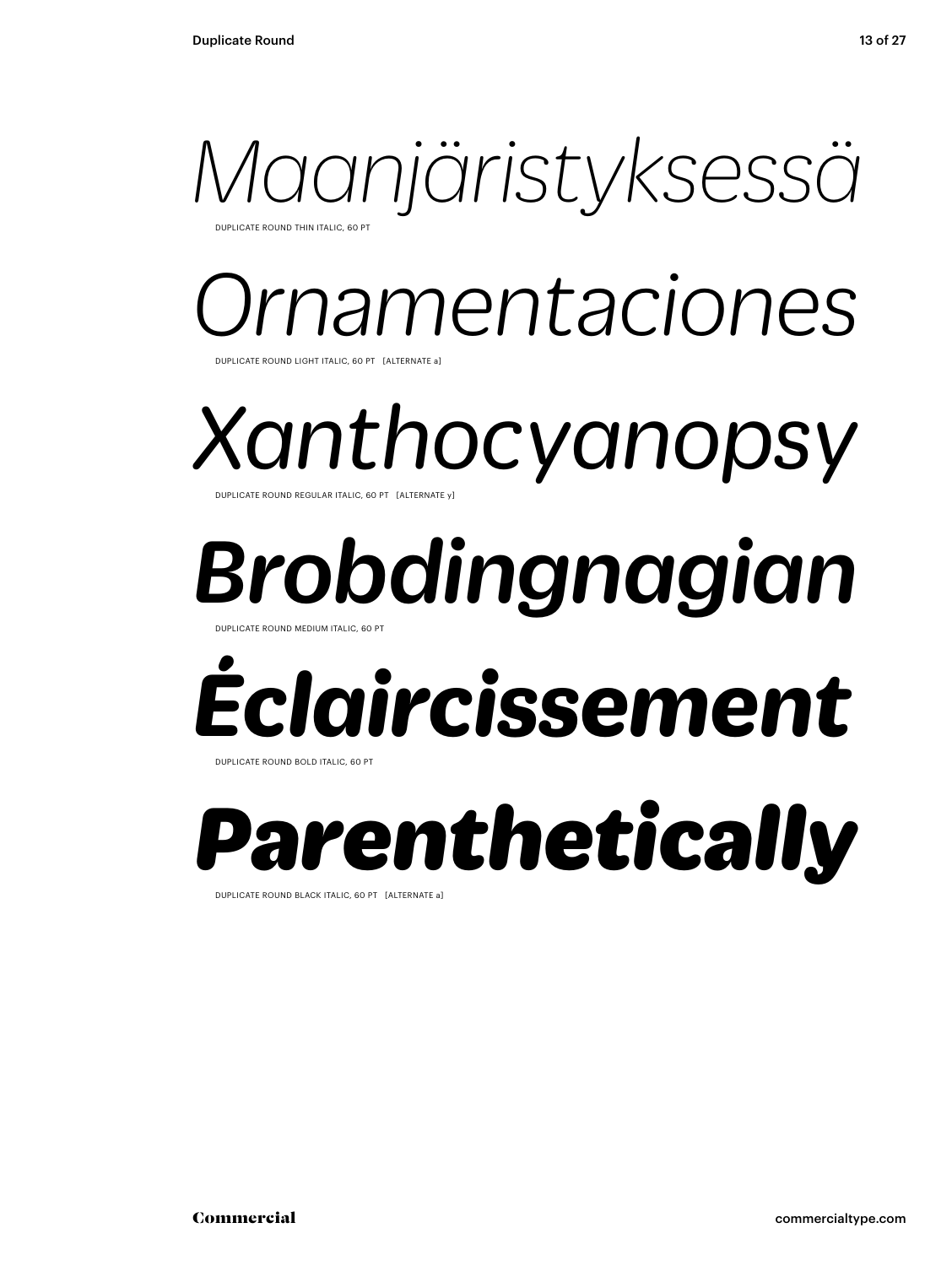DUPLICATE ROUND REGULAR, REGULAR ITALIC, BOLD, 16/19 PT

THE SPANISH WAR, which began in 1739, and the French war which soon followed it occasioned further increase of the debt, which, on the 31st of December 1748, after it had been concluded by the **Treaty of Aix-la-Chapelle,** amounted to £78,293,313. The most profound peace of the seventeen years of continuance had taken no more than £8,328,354 from it. A war of less than nine years' continuance added £31,338,689 to it (Refer to James Postlethwaite's *History of the Public Revenue*). During the administration of Mr. Pelham, the interest of the public debt was reduced from 4% to 3%; or at least measures were taken for reducing it, from four to three per cent; **the sinking fund** was increased, and some part of the public debt was paid off. In 1755, before the breaking out of the late war, the funded debt of Great Britain amounted to £72,289,673. On the 5th of January 1763, at the conclusion of the peace, the funded debt amounted to £122,603,336. The unfunded debt has been stated at £13,927,589. But the expense occasioned by the war did not end with the conclusion of the peace, so that though, on the 5th of January 1764, the funded debt was increased (partly by a new loan, and partly by funding a part of the unfunded debt) to £129,586,78, there still remained (according to the very well informed author of *Considerations on the Trade and Finances of Great Britain*) an unfunded debt which was brought to account in that and the follow-REGULAR ALL CAPS

PROPORTIONAL OLDSTYLE FIGURES

REGULAR ITALIC

REGULAR

BOLD

BOLD

REGULAR ITALIC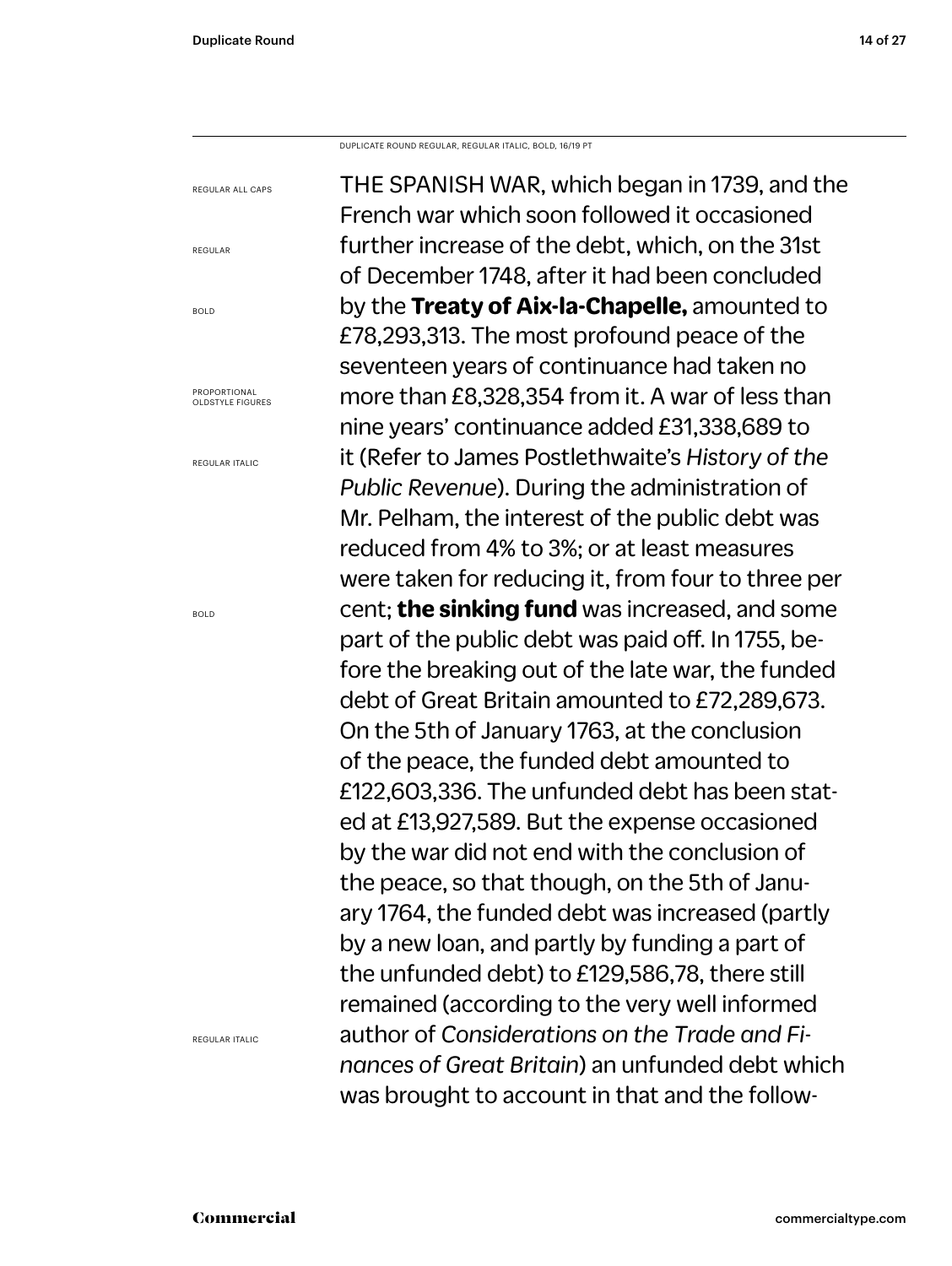THE OLD ENGLISH EAST INDIA COMPANY was

established in 1600 and granted a Royal Charter by Queen Elizabeth. In the first twelve voyages which they fitted out for India, they appear to have traded mainly in *cotton, silk, indigo dye, salt, saltpetre, tea and opium*. In 1612, they united into a joint stock. Their charter was exclusive, and though not confirmed by Act of Parliament, was in those days supposed to convey a real exclusive privilege.

### Exclusive privilege of the Royal Charter

For many years, therefore, they were not much disturbed by interlopers. Their capital, which never exceeded £744,000, and of which £50 was a share, was not so exorbitant, nor their dealings that extensive, as to afford either a pretext for gross negligence and profusion, or a cover to gross malversation. Notwithstanding some extraordinary losses, occasioned partly by the malice of the Dutch East India Company, and partly by other accidents, they carried on for many years a successful trade. But in process of time, when the principles of liberty were better understood, it became every day more and more doubtful how far a Royal Charter, not confirmed by *Act of Parliament*, could convey an exclusive privilege. Upon all these questions the decisions of the courts of justice were not uniform, but varied with the authority of government and the humours of the times.

### Outside Influences on the Company

Interlopers multiplied upon them, and towards the end of the reign of Charles II, through the whole of that of James II and during a part of that of William III, reduced them to great distress. In 1698, a proposal was made to Parliament of advancing two millions to government at eight per cent, provided the subscribers were erected into a new East India Company with exclusive privileges. The old East India Company offered seven hundred thousand pounds, nearly the amount of their capital, at four per cent upon the same conditions. But such was at that time the state of public credit, that it was more convenient for government to borrow two millions at eight per cent than seven hundred thousand pounds at four. The proposal of the new subscribers was accepted, and a new East India Company established in consequence. The old East India Company, however, had a right to continue their trade till 1701. They had, at the same time, in the name of their treasurer, subscribed, very art-

DUPLICATE ROUND LIGHT, LIGHT ITALIC, MEDIUM, 10/12 PT DUPLICATE ROUND REGULAR, REGULAR ITALIC, BOLD, 10/12 PT

THE OLD ENGLISH EAST INDIA COMPANY was established in 1600 and granted a Royal Charter by Queen Elizabeth. In the first twelve voyages which they fitted out for India, they appear to have traded mainly in *cotton, silk, indigo dye, salt, saltpetre, tea and opium*. In 1612, they united into a joint stock. Their charter was exclusive, and though not confirmed by Act of Parliament, was in those days supposed to convey a real exclusive privilege.

### **Exclusive privilege of the Royal Charter**

For many years, therefore, they were not much disturbed by interlopers. Their capital, which never exceeded £744,000, and of which £50 was a share, was not so exorbitant, nor their dealings that extensive, as to afford either a pretext for gross negligence and profusion, or a cover to gross malversation. Notwithstanding some extraordinary losses, occasioned partly by the malice of the Dutch East India Company, and partly by other accidents, they carried on for many years a successful trade. But in process of time, when the principles of liberty were better understood, it became every day more and more doubtful how far a Royal Charter, not confirmed by *Act of Parliament*, could convey an exclusive privilege. Upon all these questions the decisions of the courts of justice were not uniform, but varied with the authority of government and the humours of the times.

### **Outside Influences on the Company**

Interlopers multiplied upon them, and towards the end of the reign of Charles II, through the whole of that of James II and during a part of that of William III, reduced them to great distress. In 1698, a proposal was made to Parliament of advancing two millions to government at eight per cent, provided the subscribers were erected into a new East India Company with exclusive privileges. The old East India Company offered seven hundred thousand pounds, nearly the amount of their capital, at four per cent upon the same conditions. But such was at that time the state of public credit, that it was more convenient for government to borrow two millions at eight per cent than seven hundred thousand pounds at four. The proposal of the new subscribers was accepted, and a new East India Company established in consequence. The old East India Company, however, had a right to continue their trade till 1701. They had, at the same time, in the name of their treasurer, subscribed,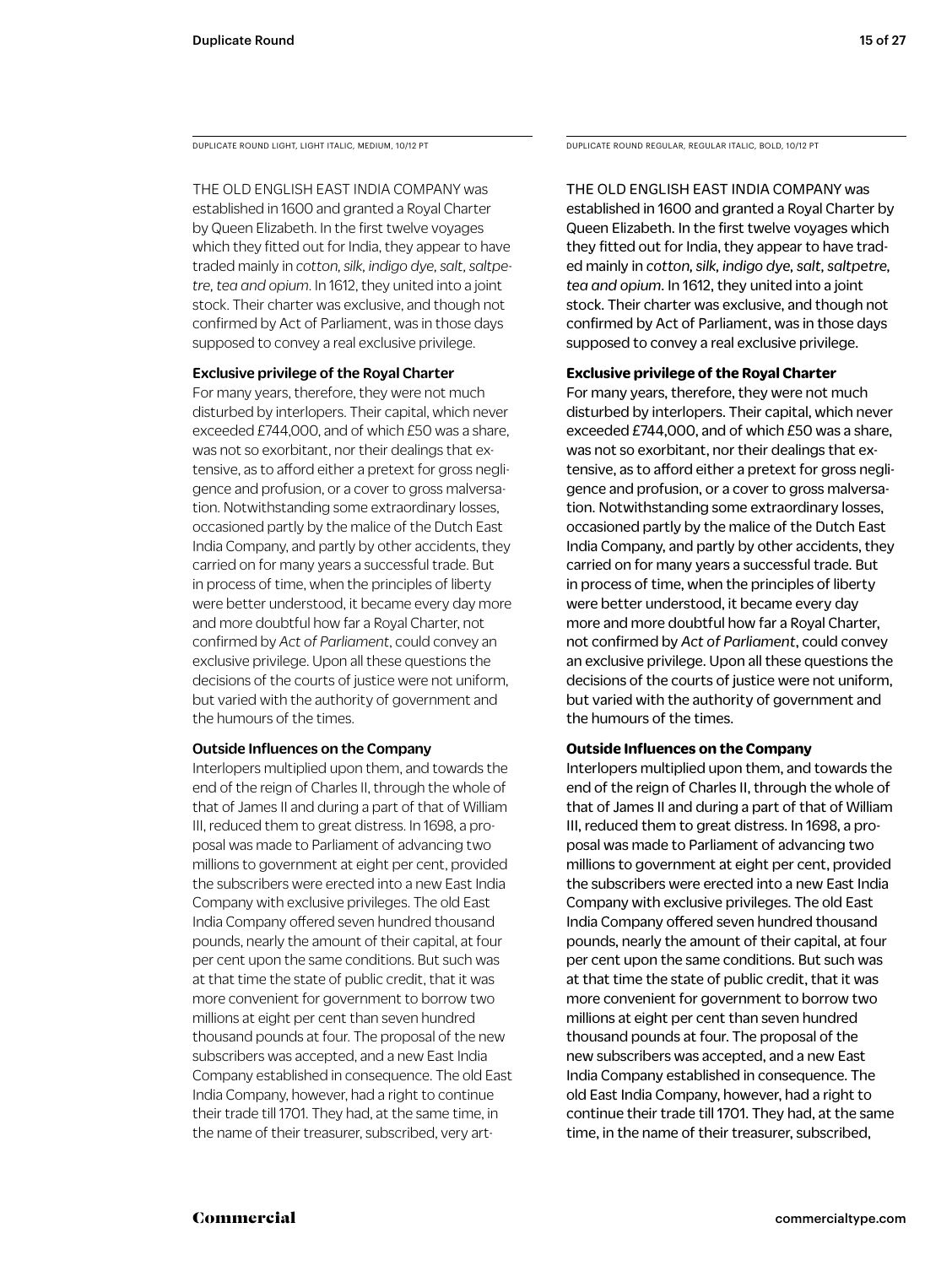DUPLICATE ROUND MEDIUM, MEDIUM ITALIC, BLACK, 10/12 PT DUPLICATE ROUND BOLD, BOLD ITALIC, 10/12 PT

THE OLD ENGLISH EAST INDIA COMPANY was established in 1600 and granted a Royal Charter by Queen Elizabeth. In the first twelve voyages which they fitted out for India, they appear to have traded mainly in *cotton, silk, indigo dye, salt, saltpetre, tea and opium*. In 1612, they united into a joint stock. Their charter was exclusive, and though not confirmed by Act of Parliament, was in those days supposed to convey a real exclusive privilege.

Exclusive privilege of the Royal Charter For many years, therefore, they were not much disturbed by interlopers. Their capital, which never exceeded £744,000, and of which £50 was a share, was not so exorbitant, nor their dealings that extensive, as to afford either a pretext for gross negligence and profusion, or a cover to gross malversation. Notwithstanding some extraordinary losses, occasioned partly by the malice of the Dutch East India Company, and partly by other accidents, they carried on for many years a successful trade. But in process of time, when the principles of liberty were better understood, it became every day more and more doubtful how far a Royal Charter, not confirmed by *Act of Parliament*, could convey an exclusive privilege. Upon all these questions the decisions of the courts of justice were not uniform, but varied with the authority of government and the humours of the times.

### Outside Influences on the Company

Interlopers multiplied upon them, and towards the end of the reign of Charles II, through the whole of that of James II and during a part of that of William III, reduced them to great distress. In 1698, a proposal was made to Parliament of advancing two millions to government at eight per cent, provided the subscribers were erected into a new East India Company with exclusive privileges. The old East India Company offered seven hundred thousand pounds, nearly the amount of their capital, at four per cent upon the same conditions. But such was at that time the state of public credit, that it was more convenient for government to borrow two millions at eight per cent than seven hundred thousand pounds at four. The proposal of the new subscribers was accepted, and a new East India Company established in consequence. The old East India Compa-

**THE OLD ENGLISH EAST INDIA COMPANY was established in 1600 and granted a Royal Charter by Queen Elizabeth. In the first twelve voyages which they fitted out for India, they appear to have traded mainly in** *cotton, silk, indigo dye, salt, saltpetre, tea and opium***. In 1612, they united into a joint stock. Their charter was exclusive, and though not confirmed by Act of Parliament, was in those days supposed to convey a real exclusive privilege.** 

*Exclusive privilege of the Royal Charter* **For many years, therefore, they were not much disturbed by interlopers. Their capital, which never exceeded £744,000, and of which £50 was a share, was not so exorbitant, nor their dealings that extensive, as to afford either a pretext for gross negligence and profusion, or a cover to gross malversation. Notwithstanding some extraordinary losses, occasioned partly by the malice of the Dutch East India Company, and partly by other accidents, they carried on for many years a successful trade. But in process of time,** 

DUPLICATE ROUND BLACK, BLACK ITALIC, 10/12 PT

THE OLD ENGLISH EAST INDIA COMPANY was established in 1600 and granted a Royal Charter by Queen Elizabeth. In the first twelve voyages which they fitted out for India, they appear to have traded mainly in *cotton, silk, indigo dye, salt, saltpetre, tea and opium*. In 1612, they united into a joint stock. Their charter was exclusive, and though not confirmed by Act of Parliament, was in those days supposed to convey a real exclusive privilege.

*Exclusive privilege of the Royal Charter* For many years, therefore, they were not much disturbed by interlopers. Their capital, which never exceeded £744,000, and of which £50 was a share, was not so exorbitant, nor their dealings that extensive, as to afford either a pretext for gross negligence and profusion, or a cover to gross malversation. Notwithstanding some extraordinary losses, occasioned partly by the malice of the Dutch East India Company, and partly by other accidents, they carried on for many years a successful trade. But in pro-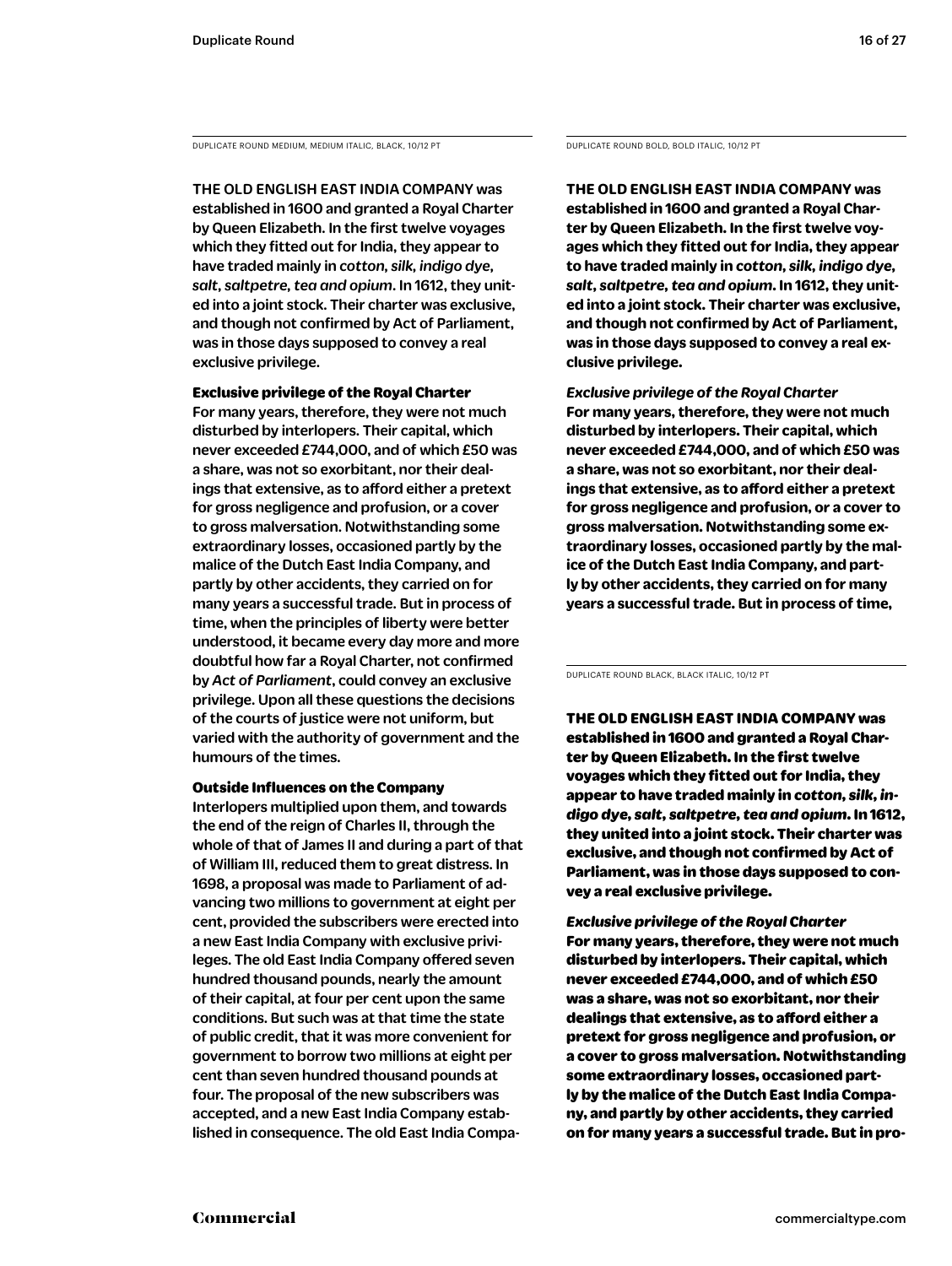THE OLD ENGLISH EAST INDIA COMPANY was established in 1600 and granted a Royal Charter by Queen Elizabeth. In the first twelve voyages which they fitted out for India, they appear to have traded mainly in *cotton, silk, indigo dye, salt, saltpetre, tea and opium*. In 1612, they united into a joint stock. Their charter was exclusive, and though not confirmed by Act of Parliament, was in those days supposed to convey a real exclusive privilege.

### **Exclusive privilege of the Royal Charter**

For many years, therefore, they were not much disturbed by interlopers. Their capital, which never exceeded £744,000, and of which £50 was a share, was not so exorbitant, nor their dealings that extensive, as to afford either a pretext for gross negligence and profusion, or a cover to gross malversation. Notwithstanding some extraordinary losses, occasioned partly by the malice of the Dutch East India Company, and partly by other accidents, they carried on for many years a successful trade. But in process of time, when the principles of liberty were better understood, it became every day more and more doubtful how far a Royal Charter, not confirmed by *Act of Parliament*, could convey an exclusive privilege. Upon all these questions the decisions of the courts of justice were not uniform, but varied with the authority of government and the humours of the times.

### **Outside Influences on the Company**

Interlopers multiplied upon them, and towards the end of the reign of Charles II, through the whole of that of James II and during a part of that of William III, reduced them to great distress. In 1698, a proposal was made to Parliament of advancing two millions to government at eight per cent, provided the subscribers were erected into a new East India Company with exclusive privileges. The old East India Company offered seven hundred thousand pounds, nearly the amount of their capital, at four per cent upon the same conditions. But such was at that time the state of public credit, that it was more convenient for government to borrow two millions at eight per cent than seven hundred thousand pounds at four. The proposal of the new subscribers was accepted, and a new East India Company established in consequence. The old East India Company, however, had a right to continue their trade till 1701. They had, at the same time, in the name of their treasurer, subscribed,

DUPLICATE ROUND REGULAR, REGULAR ITALIC, BOLD, 10/12 PT  $[ALTERNATEQaqy6]$ 

THE OLD ENGLISH EAST INDIA COMPANY was established in 1600 and granted a Royal Charter by Queen Elizabeth. In the first twelve voyages which they fitted out for India, they appear to have traded mainly in *cotton, silk, indigo dye, salt, saltpetre, tea and opium*. In 1612, they united into a joint stock. Their charter was exclusive, and though not confirmed by Act of Parliament, was in those days supposed to convey a real exclusive privilege.

### **Exclusive privilege of the Royal Charter**

For many years, therefore, they were not much disturbed by interlopers. Their capital, which never exceeded £744,000, and of which £50 was a share, was not so exorbitant, nor their dealings that extensive, as to afford either a pretext for gross negligence and profusion, or a cover to gross malversation. Notwithstanding some extraordinary losses, occasioned partly by the malice of the Dutch East India Company, and partly by other accidents, they carried on for many years a successful trade. But in process of time, when the principles of liberty were better understood, it became every day more and more doubtful how far a Royal Charter, not confirmed by *Act of Parliament*, could convey an exclusive privilege. Upon all these questions the decisions of the courts of justice were not uniform, but varied with the authority of government and the humours of the times.

### **Outside Influences on the Company**

Interlopers multiplied upon them, and towards the end of the reign of Charles II, through the whole of that of James II and during a part of that of William III, reduced them to great distress. In 1698, a proposal was made to Parliament of advancing two millions to government at eight per cent, provided the subscribers were erected into a new East India Company with exclusive privileges. The old East India Company offered seven hundred thousand pounds, nearly the amount of their capital, at four per cent upon the same conditions. But such was at that time the state of public credit, that it was more convenient for government to borrow two millions at eight per cent than seven hundred thousand pounds at four. The proposal of the new subscribers was accepted, and a new East India Company established in consequence. The old East India Company, however, had a right to continue their trade till 1701. They had, at the same time, in the name of their treasurer, subscribed, very art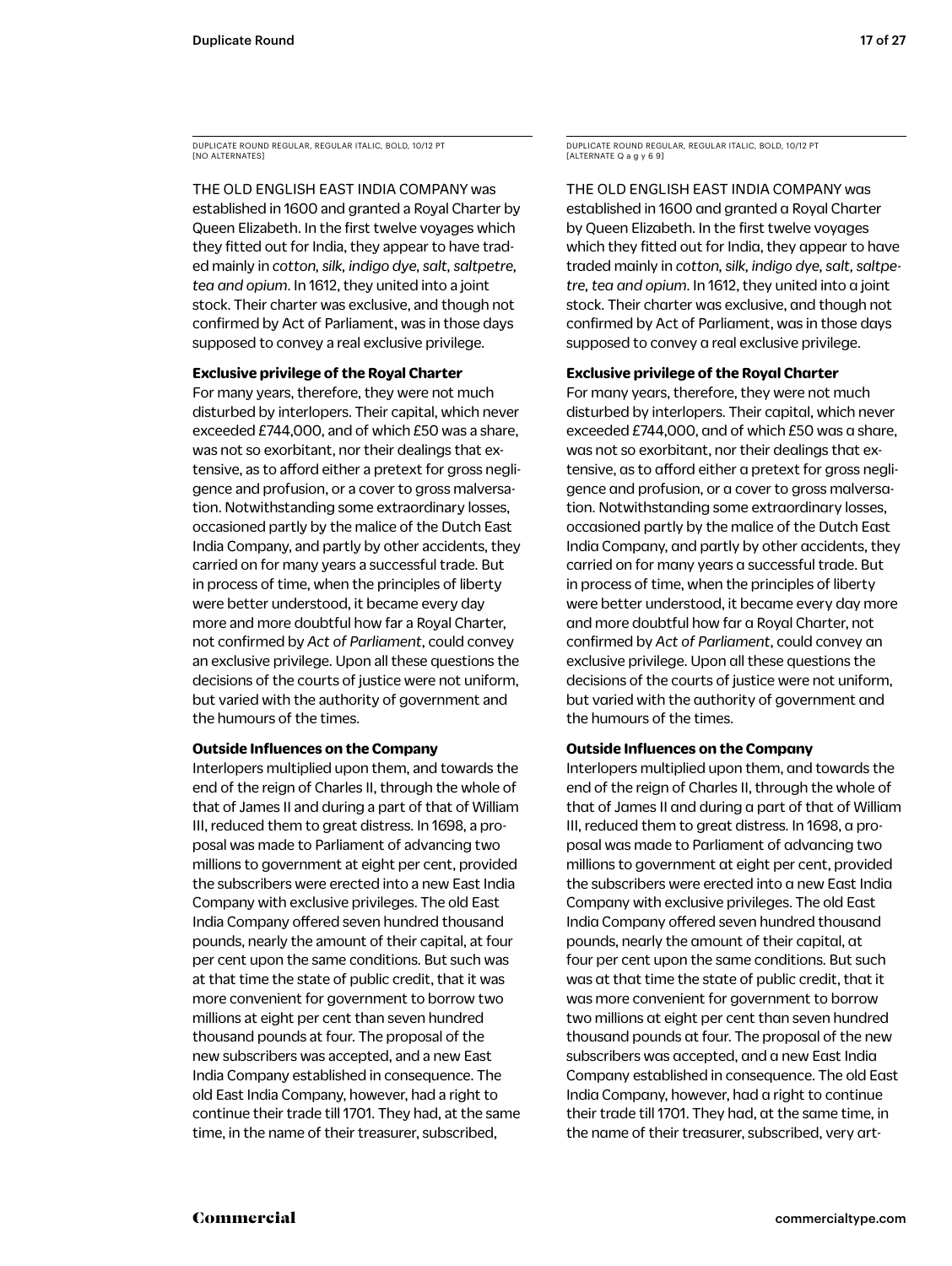DUPLICATE ROUND REGULAR, REGULAR ITALIC, BOLD, 9/11 PT [TRACKING +4] DUPLICATE ROUND MEDIUM, MEDIUM ITALIC, BLACK, 9/11 PT [TRACKING +4]

THE OLD ENGLISH EAST INDIA COMPANY was established in 1600 and granted a Royal Charter by Queen Elizabeth. In the first twelve voyages which they fitted out for India, they appear to have traded mainly in *cotton, silk, indigo dye, salt, saltpetre, tea and opium*. In 1612, they united into a joint stock. Their charter was exclusive, and though not confirmed by Act of Parliament, was in those days supposed to convey a real exclusive privilege.

### **Exclusive privilege of the Royal Charter**

For many years, therefore, they were not much disturbed by interlopers. Their capital, which never exceeded £744,000, and of which £50 was a share, was not so exorbitant, nor their dealings that extensive, as to afford either a pretext for gross negligence and profusion, or a cover to gross malversation. Notwithstanding some extraordinary losses, occasioned partly by the malice of the Dutch East India Company, and partly by other accidents, they carried on for many years a successful trade. But in process of time, when the principles of liberty were better understood, it became every day more and more doubtful how far a Royal Charter, not confirmed by *Act of Parliament*, could convey an exclusive privilege. Upon all these questions the decisions of the courts of justice were not uniform, but varied with the authority of government and the humours of the times.

#### **Outside Influences on the Company**

Interlopers multiplied upon them, and towards the end of the reign of Charles II, through the whole of that of James II and during a part of that of William III, reduced them to great distress. In 1698, a proposal was made to Parliament of advancing two millions to government at eight per cent, provided the subscribers were erected into a new East India Company with exclusive privileges. The old East India Company offered seven hundred thousand pounds, nearly the amount of their capital, at four per cent upon the same conditions. But such was at that time the state of public credit, that it was more convenient for government to borrow two millions at eight per cent than seven hundred thousand pounds at four. The proposal of the new subscribers was accepted, and a new East India Company established in consequence. The old East India Company, however, had a right to continue their trade till 1701. They had, at the same time, in the name of their treasurer, subscribed, very artfully, three hundred and fifteen thousand pounds into the stock of the new. By a negligence in the expression of the Act of Parliament which vested the East India trade in the subscribers to this loan of two millions, it did not appear evident that they were all obliged to unite into a joint stock. A few private traders, whose subscriptions amounted only to seven thousand

THE OLD ENGLISH EAST INDIA COMPANY was established in 1600 and granted a Royal Charter by Queen Elizabeth. In the first twelve voyages which they fitted out for India, they appear to have traded mainly in *cotton, silk, indigo dye, salt, saltpetre, tea and opium*. In 1612, they united into a joint stock. Their charter was exclusive, and though not confirmed by Act of Parliament, was in those days supposed to convey a real exclusive privilege.

#### Exclusive privilege of the Royal Charter

For many years, therefore, they were not much disturbed by interlopers. Their capital, which never exceeded £744,000, and of which £50 was a share, was not so exorbitant, nor their dealings that extensive, as to afford either a pretext for gross negligence and profusion, or a cover to gross malversation. Notwithstanding some extraordinary losses, occasioned partly by the malice of the Dutch East India Company, and partly by other accidents, they carried on for many years a successful trade. But in process of time, when the principles of liberty were better understood, it became every day more and more doubtful how far a Royal Charter, not confirmed by *Act of Parliament*, could convey an exclusive privilege. Upon all these questions the decisions of the courts of justice were not uniform, but varied with the authority of government and the humours of the times.

#### Outside Influences on the Company

Interlopers multiplied upon them, and towards the end of the reign of Charles II, through the whole of that of James II and during a part of that of William III, reduced them to great distress. In 1698, a proposal was made to Parliament of advancing two millions to government at eight per cent, provided the subscribers were erected into a new East India Company with exclusive privileges. The old East India Company offered seven hundred thousand pounds, nearly the amount of their capital, at four per cent upon the same conditions. But such was at that time the state of public credit, that it was more convenient for government to borrow two millions at eight per cent than seven hundred thousand pounds at four. The proposal of the new subscribers was accepted, and a new East India Company established in consequence. The old East India Company, however, had a right to continue their trade till 1701. They had, at the same time, in the name of their treasurer, subscribed, very artfully, three hundred and fifteen thousand pounds into the stock of the new. By a negligence in the expression of the Act of Parliament which vested the East India trade in the subscribers to this loan of two millions, it did not appear evident that they were all obliged to unite into a joint stock. A few private traders, whose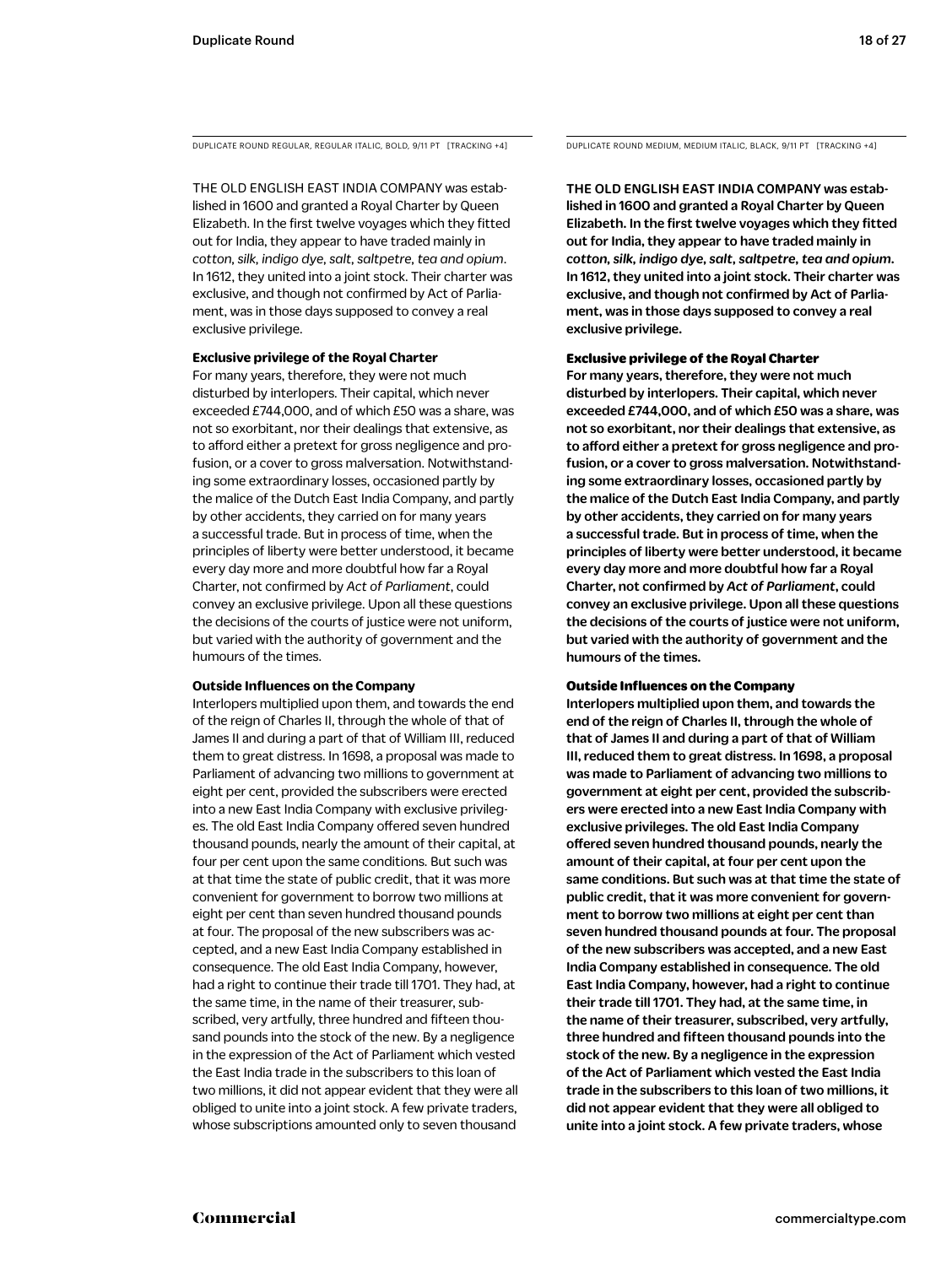THE OLD ENGLISH EAST INDIA COMPANY was established in 1600 and granted a Royal Charter by Queen Elizabeth. In the first twelve voyages which they fitted out for India, they appear to have traded mainly in *cotton, silk, indigo dye, salt, saltpetre, tea and opium*. In 1612, they united into a joint stock. Their charter was exclusive, and though not confirmed by Act of Parliament, was in those days supposed to convey a real exclusive privilege.

**Exclusive privilege of the Royal Charter** For many years, therefore, they were not much disturbed by interlopers. Their capital, which never exceeded £744,000, and of which £50 was a share, was not so exorbitant, nor their dealings that extensive, as to afford either a pretext for gross negligence and profusion, or a cover to gross malversation. Notwithstanding some extraordinary losses, occasioned partly by the malice of the Dutch East India Company, and partly by other accidents, they carried on for many years a successful trade. But in process of time, when the principles of liberty were better understood, it became every day more and more doubtful how far a Royal Charter, not confirmed by *Act of Parliament*, could convey an exclusive privilege. Upon all these questions the decisions of the courts of justice were not uniform, but varied with the authority of government and the humours of the times.

#### **Outside Influences on the Company**

Interlopers multiplied upon them, and towards the end of the reign of Charles II, through the whole of that of James II and during a part of that of William III, reduced them to great distress. In 1698, a proposal was made to Parliament of advancing two millions to government at eight per cent, provided the subscribers were erected into a new East India Company with exclusive privileges. The old East India Company offered seven hundred thousand pounds, nearly the amount of their capital, at four per cent upon the same conditions. But such was at that time the state of public credit, that it was more convenient for government to borrow two millions at eight per cent than seven hundred thousand pounds at four. The proposal of the new subscribers was accepted, and a new East India Company established in consequence. The old East India Company, however, had a right to continue their trade till 1701. They had, at the same time, in the name of their treasurer, subscribed, very artfully, three hundred and fifteen thousand pounds into the stock of the new. By a negligence in the expression of the Act of Parliament which vested the East India trade in the subscribers to this loan of two millions, it did not appear evident that they were all obliged to unite into a joint stock. A few private traders, whose subscriptions amounted only to seven thousand two hundred pounds, insisted upon the privilege of trading separately upon their own stocks and at their own risk. The old East India Company had a right to a separate trade upon their old stock till 1701; and they had likewise, both before and after that period, a right, like

DUPLICATE ROUND REGULAR, REGULAR ITALIC, BOLD, 8/10 PT [TRACKING +8] DUPLICATE ROUND MEDIUM, MEDIUM ITALIC, BLACK, 8/10 PT [TRACKING +8]

THE OLD ENGLISH EAST INDIA COMPANY was established in 1600 and granted a Royal Charter by Queen Elizabeth. In the first twelve voyages which they fitted out for India, they appear to have traded mainly in *cotton, silk, indigo dye, salt, saltpetre, tea and opium*. In 1612, they united into a joint stock. Their charter was exclusive, and though not confirmed by Act of Parliament, was in those days supposed to convey a real exclusive privilege.

#### Exclusive privilege of the Royal Charter

For many years, therefore, they were not much disturbed by interlopers. Their capital, which never exceeded £744,000, and of which £50 was a share, was not so exorbitant, nor their dealings that extensive, as to afford either a pretext for gross negligence and profusion, or a cover to gross malversation. Notwithstanding some extraordinary losses, occasioned partly by the malice of the Dutch East India Company, and partly by other accidents, they carried on for many years a successful trade. But in process of time, when the principles of liberty were better understood, it became every day more and more doubtful how far a Royal Charter, not confirmed by *Act of Parliament*, could convey an exclusive privilege. Upon all these questions the decisions of the courts of justice were not uniform, but varied with the authority of government and the humours of the times.

#### Outside Influences on the Company

Interlopers multiplied upon them, and towards the end of the reign of Charles II, through the whole of that of James II and during a part of that of William III, reduced them to great distress. In 1698, a proposal was made to Parliament of advancing two millions to government at eight per cent, provided the subscribers were erected into a new East India Company with exclusive privileges. The old East India Company offered seven hundred thousand pounds, nearly the amount of their capital, at four per cent upon the same conditions. But such was at that time the state of public credit, that it was more convenient for government to borrow two millions at eight per cent than seven hundred thousand pounds at four. The proposal of the new subscribers was accepted, and a new East India Company established in consequence. The old East India Company, however, had a right to continue their trade till 1701. They had, at the same time, in the name of their treasurer, subscribed, very artfully, three hundred and fifteen thousand pounds into the stock of the new. By a negligence in the expression of the Act of Parliament which vested the East India trade in the subscribers to this loan of two millions, it did not appear evident that they were all obliged to unite into a joint stock. A few private traders, whose subscriptions amounted only to seven thousand two hundred pounds, insisted upon the privilege of trading separately upon their own stocks and at their own risk. The old East India Company had a right to a separate trade upon their old stock till 1701; and they had likewise, both before and after that period, a right, like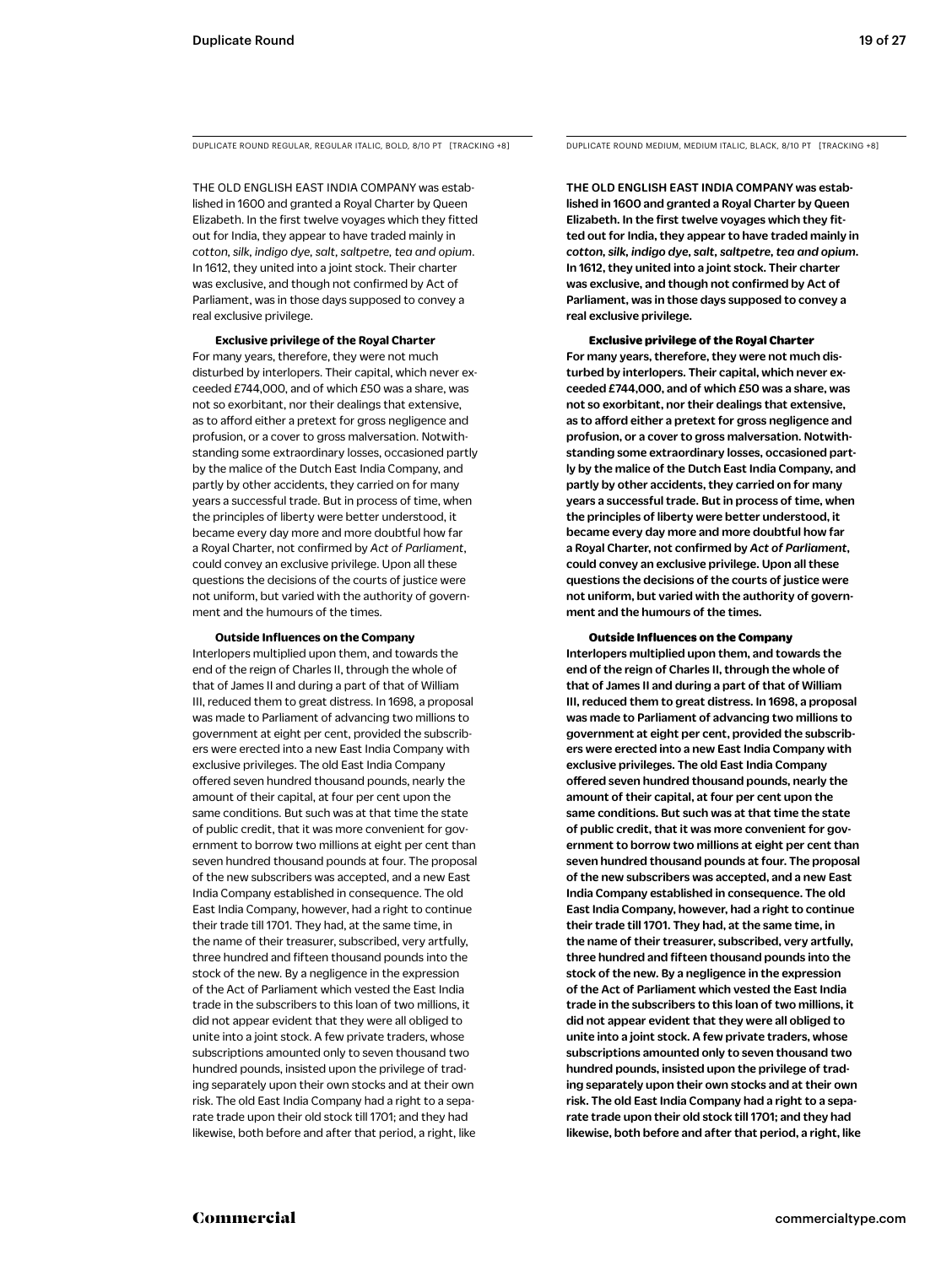DUPLICATE ROUND REGULAR, REGULAR ITALIC, 9/10 PT [TRACKING +4]

The Spanish War, which began in 1739, and the French war which soon followed it occasioned further increase of the debt, which, on the 31st of December 1748, after the war had been concluded by the Treaty of Aix-la-Chapelle, amounted to £78,293,313. The most profound peace of seventeen years continuance had taken no more than £8,328,354. from it. A war of less than nine years' continuance added £31,338,689 to it. (Refer to James Postlethwaite's *The History of the Public Revenue.*) During the administration of Mr. Pelham, the interest of the public debt was reduced, or at least measures were taken for reducing it, from four to three per cent; the sinking fund was increased, and some part of the public debt was paid off. In 1755, before the breaking out of the late war, the funded debt of Great Britain amounted to £72,289,673. On the 5th of January 1763, at the conclusion of the peace, the funded debt amounted to £122,603,336. The unfunded debt has been stated at £13,927,589.

DUPLICATE ROUND REGULAR, REGULAR ITALIC, 9/11 PT [TRACKING +4]

The Spanish War, which began in 1739, and the French war which soon followed it occasioned further increase of the debt, which, on the 31st of December 1748, after the war had been concluded by the Treaty of Aix-la-Chapelle, amounted to £78,293,313. The most profound peace of seventeen years continuance had taken no more than £8,328,354. from it. A war of less than nine years' continuance added £31,338,689 to it. (Refer to James Postlethwaite's *The History of the Public Revenue.*) During the administration of Mr. Pelham, the interest of the public debt was reduced, or at least measures were taken for reducing it, from four to three per cent; the sinking fund was increased, and some part of the public debt was paid off. In 1755, before the breaking out of the late war, the funded debt of Great Britain amounted to £72,289,673. On the 5th of January 1763, at the conclusion of the peace, the funded debt amounted to £122,603,336. The unfunded debt has been stated at £13,927,589.

DUPLICATE ROUND REGULAR, REGULAR ITALIC, 9/12 PT [TRACKING +4]

The Spanish War, which began in 1739, and the French war which soon followed it occasioned further increase of the debt, which, on the 31st of December 1748, after the war had been concluded by the Treaty of Aix-la-Chapelle, amounted to £78,293,313. The most profound peace of seventeen years continuance had taken no more than £8,328,354. from it. A war of less than nine years' continuance added £31,338,689 to it. (Refer to James Postlethwaite's *The History of the Public Revenue.*) During the administration of Mr. Pelham, the interest of the public debt was reduced, or at least measures were taken for reducing it, from four to three per cent; the sinking fund was increased, and some part of the public debt was paid off. In 1755, before the breaking out of the late war, the funded debt of Great Britain amounted to £72,289,673. On the 5th of January 1763, at the conclusion of the peace, the funded debt amounted to £122,603,336. The unfunded debt has been stated at £13,927,589.

DUPLICATE ROUND REGULAR, REGULAR ITALIC, 9/13 PT [TRACKING +4]

The Spanish War, which began in 1739, and the French war which soon followed it occasioned further increase of the debt, which, on the 31st of December 1748, after the war had been concluded by the Treaty of Aix-la-Chapelle, amounted to £78,293,313. The most profound peace of seventeen years continuance had taken no more than £8,328,354. from it. A war of less than nine years' continuance added £31,338,689 to it. (Refer to James Postlethwaite's *The History of the Public Revenue.*) During the administration of Mr. Pelham, the interest of the public debt was reduced, or at least measures were taken for reducing it, from four to three per cent; the sinking fund was increased, and some part of the public debt was paid off. In 1755, before the breaking out of the late war, the funded debt of Great Britain amounted to £72,289,673. On the 5th of January 1763, at the conclusion of the peace, the funded debt amounted to £122,603,336. The unfunded debt has been stated at £13,927,589.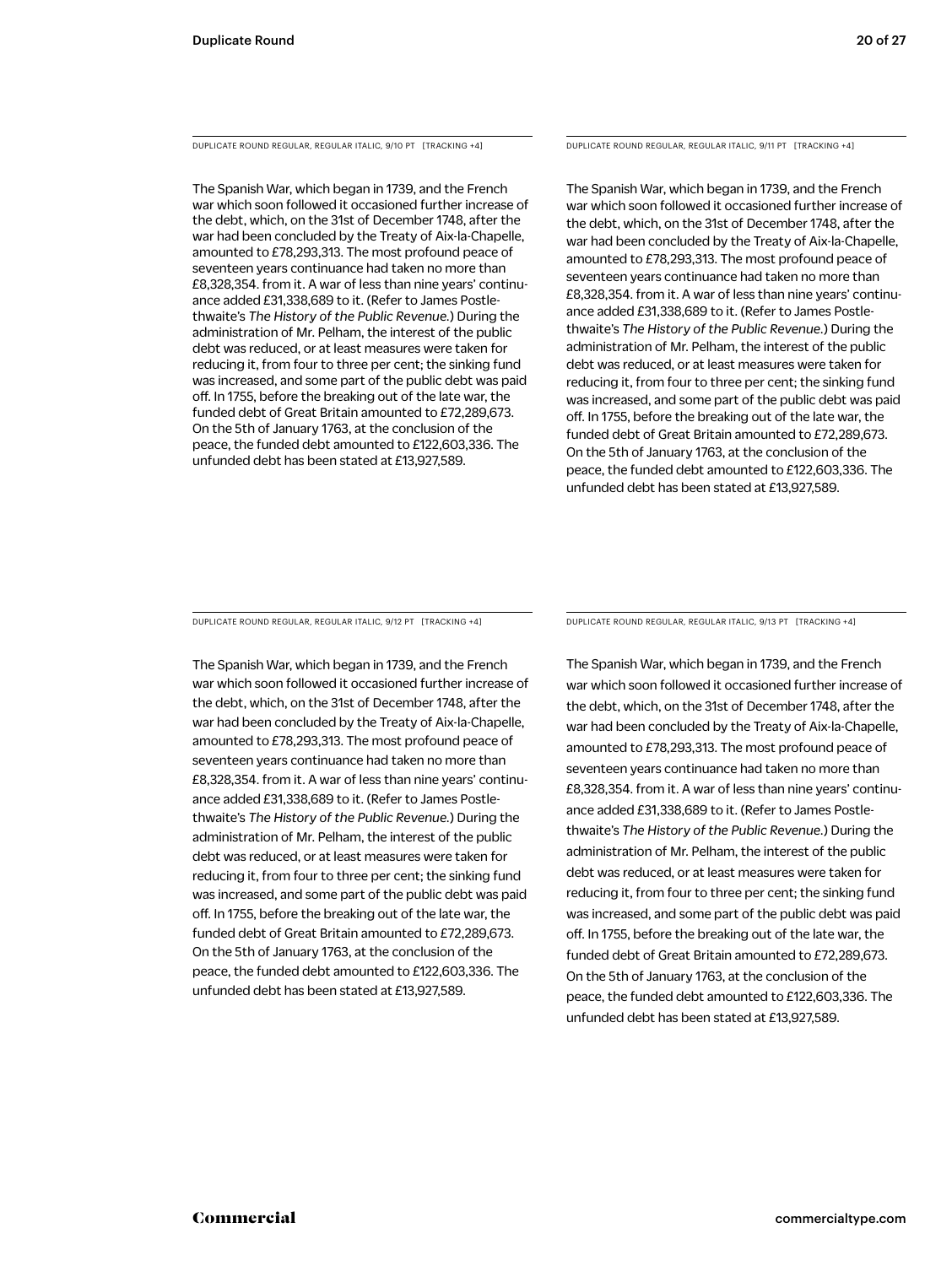### ČESKÝ (CZECH) DUPLICATE ROUND REGULAR, REGULAR ITALIC, 9/11 PT [TRACKING +4]

Ačkoli klimšova nenapsala knih mnoho, přece zná ji ta naše četbychtivá mládež tuze dobře. Zná ji zejména z knih: Z jara do léta, Kniha báchorek, Paleček a Malenka, Z ráje, Rodinná skřínka a j., a pak z různých časopisů pro mládež, do nichž velice pilně přispívá. Její práce vesměs děti naše rády čítají, poněvadž skutečně vynikají vším, čeho se na dobré četbě žádá. Však Klimšova také pracuje s láskou, pracuje opravdově vážně a nevydá nic na světlo, co by důkladně nepodrobila soudu svému i soudu jiných. A to právě dodává jejím prácem té pravé ceny. Nuže seznammež se se životem této tiché a skromné pracovnice, seznammež se i s jejími pěknými spisy. Klimšova narodila se 7. dne měsíce prosince roku 1851. v Poličce. Otec její byl dosti zámožným a váženým měšťanem, měltě v Poličce dům a byl dlouhá léta členem obecního zastupitelstva, ba i městským radním. *Při domě měli Klimšovi zahrádku.*  Něžná matka Bohumilčina milovala totiž velice květiny a při tom lnula také velikou láskou ku zvířatům. Byla dobra, o vše, ale zvláště o děti své starostliva, při tom pilna, šetrna a skoro až příliš skromna. Podobala se, zvláště v pozdějším svém věku, na vlas těm prostosrdečným a milým paním, ženám i stařenkám staročeským, o nichž nám často naši povídkáři tak rádi a živě vypravují. A tu lásku, tu dobrotu, tu skromnosť a všechny ostatní pěkné vlastnosti své

DEUTSCH (GERMAN) DUPLICATE ROUND REGULAR, REGULAR ITALIC, 9/11 PT [TRACKING +4]

Sehen wir das Gesamtbild unseres heutigen Lebens nur mit unseren Augen an, so können wir die Folgerung ziehen, daß dieses Gebilde einen chaotischen Charakter trägt, und es kann uns nicht wundern, daß diejenigen, welche sich in diesem scheinbaren Chaos unwohl fühlen, der Welt entfliehen oder sich in geistigen Abstraktionen verlieren wollen. Doch jedenfalls muß es uns klar sein, daß diese Flucht vor der Wirklichkeit ein ebenso großer Irrtum ist wie jene Anlehnung an den reinsten Materialismus. Weder die Flucht in das Mittelalter, noch der von verschiedenen Kunsthistorikern empfohlene Wiederaufbau des Olympos kann und die Lösung bringen. Unsere Zeit hat eine andere Mission zu erfüllen als die des Mittelalters und des Hellenismus. *Um die Aufgabe unserer Zeit richtig zu verstehen, ist es notwendig,* daß wir nicht nur mit unseren Augen, sondern vielmehr mit unseren innerlichen Sinnesorganen die Lebensstruktur erfassen. Haben wir einmal die Synthese des Lebens aus der Tiefe unseres Wesens gewonnen und als Inhalt von Kultur und Kunst anerkannt, so wird es uns nicht schwer fallen an Hand von Dokumenten, die uns die Tradition liefert, der Lösung des Problems näher zu kommen. Nicht wir allein ringen um die Lösung des Kunstproblems, sondern viele Generationen haben darum gerungen. Die Bestätigung hierfür finden

### DANSK (DANISH) DUPLICATE ROUND REGULAR, REGULAR ITALIC, 9/11 PT [TRACKING +4]

Der var en lille havfisk af god familie, navnet husker jeg ikke, det må de lærde sige dig. Den lille fisk havde attenhundrede søskende, alle lige gamle; de kendte ikke deres fader eller moder, de måtte straks skøtte sig selv og svømme om, men det var en stor fornøjelse; vand havde de nok at drikke, hele verdenshavet, føden tænkte de ikke på, den kom nok; hver ville følge sin lyst, hver ville få sin egen historie, ja det tænkte heller ingen af dem på. Solen skinnede ned i vandet, det lyste om dem, det var så klart, det var en verden med de forunderligste skabninger, og nogle så gruelig store, med voldsomme gab, de kunne sluge de attenhundrede søskende, men det tænkte de heller ikke på, for ingen af dem var endnu blevet slugt. *De små svømmede sammen, tæt op til hverandre,* som sildene og makrellerne svømmer; men som de allerbedst svømmede i vandet og tænkte på ingenting, sank, med forfærdelig lyd, ovenfra, midt ned imellem dem, en lang, tung ting, der slet ikke ville holde op; længere og længere strakte den sig, og hver af småfiskene, som den ramte, blev kvast eller fik et knæk, som de ikke kunne forvinde. Alle småfisk, de store med, lige oppe fra havets flade og ned til dets bund, fór i forfærdelse til side; den tunge, voldsomme ting sænkede sig dybere og dybere, den blev længere og længere, milelang, gennem hele havet. Fisk

#### ESPAÑOL (SPANISH) DUPLICATE ROUND REGULAR, REGULAR ITALIC, 9/11 PT [TRACKING +4]

En esta conferencia no pretendo, como en anteriores, definir, sino subrayar; no quiero dibujar, sino sugerir. Animar, en su exacto sentido. Herir pájaros soñolientos. Donde haya un rincón oscuro, poner un reflejo de nube alargada y regalar unos cuantos espejos de bolsillo a las señoras que asisten. He querido bajar a la ribera de los juncos. Por debajo de las tejas amarillas. A la salida de las aldeas, donde el tigre se come a los niños. Estoy en este momento lejos del poeta que mira el reloj, lejos del poeta que lucha con la estatua, que lucha con el sueño, que lucha con la anatomía; he huido de todos mis amigos y me voy con aquel muchacho que se come la fruta verde y mira cómo las hormigas devoran al pájaro aplastado por el automóvil. *Por las calles más puras del pueblo me encontraréis;* por el aire viajero y la luz tendida de las melodías que Rodrigo Caro llamó "reverendas madres de todos los cantares". Por todos los sitios donde se abre la tierna orejita rosa del niño o la blanca orejita de la niña que espera, llena de miedo, el alfiler que abra el agujero para la arracada. En todos los paseos que yo he dado por España, un poco cansado de catedrales, de piedras muertas, de paisajes con alma, me puse a buscar los elementos vivos, perdurables, donde no se hiela el minuto, que viven un tembloroso presente. Entre los infinitos que existen, yo he seguido dos: las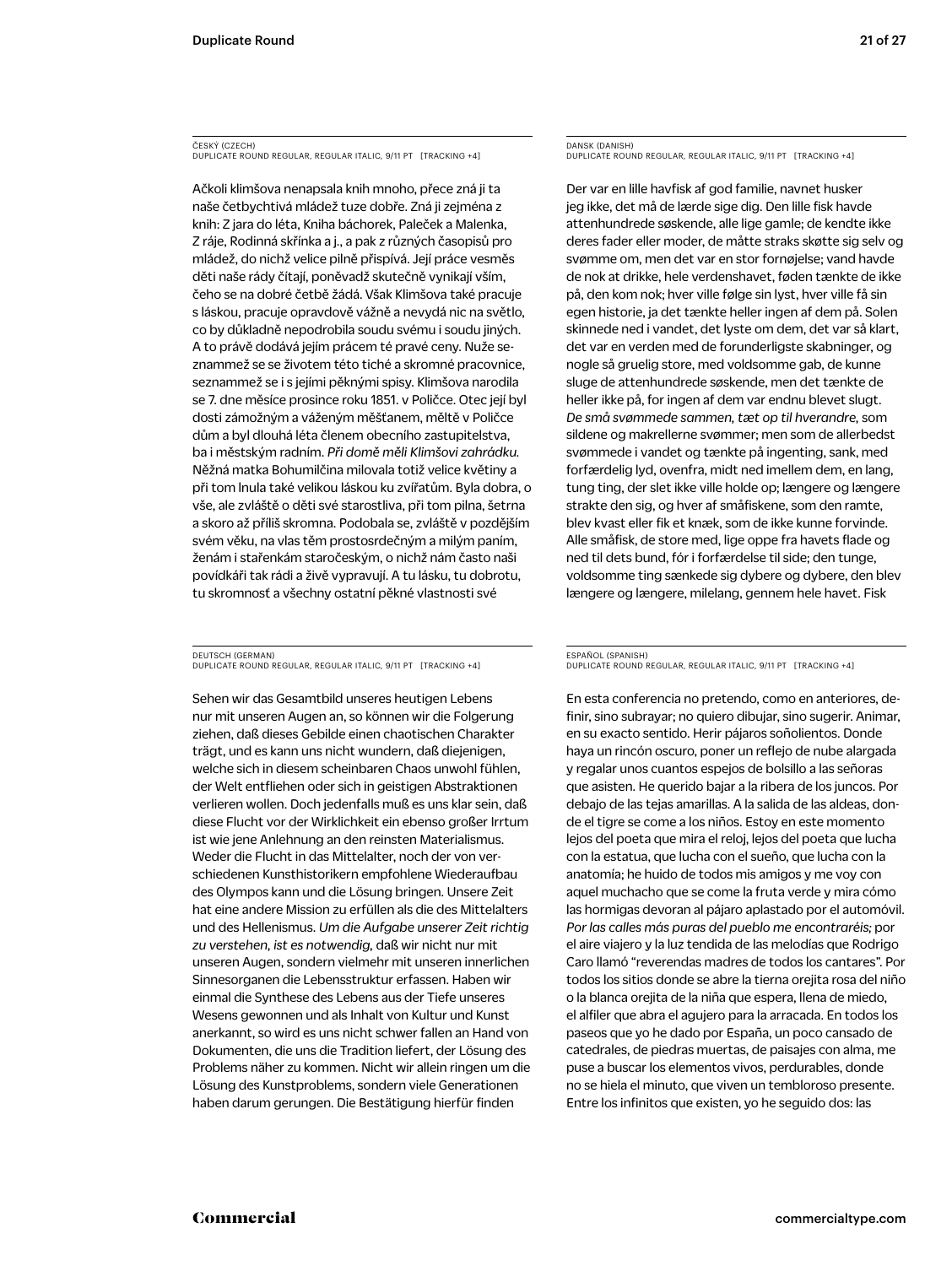FRANÇAIS (FRENCH) DUPLICATE ROUND REGULAR, REGULAR ITALIC, 9/11 PT [TRACKING +4]

Dada a son origine dans le dictionnaire. C'est terriblement simple. En français cela signifie «cheval de bois». En allemand «va te faire, au revoir, à la prochaine». En roumain «oui en effet, vous avez raison, c'est ça, d'accord, vraiment, on s'en occupe», etc. C'est un mot international. Seulement un mot et ce mot comme mouvement. Très facile à comprendre. Lorsqu'on en fait une tendance artistique, cela revient à vouloir supprimer les complications. *Psychologie Dada.* Allemagne Dada y compris indigestions et crampes brouillardeuses, littérature Dada, bourgeoisie Dada et vous, très vénérés poètes, vous qui avez toujours fait de la poésie avec des mots, mais qui n'en faites jamais du mot lui-même, vous qui tournez autour d'un simple point en poétisant. Guerre mondiale Dada et pas de fin, révolution Dada et pas de commencement. Dada, amis et soi-disant poètes, très estimés fabricateurs et évangélistes Dada Tzara, Dada Huelsenbeck, Dada m'dada, Dada m'dada, Dada mhm, dada dera dada, Dada Hue, Dada Tza. Comment obtenir la béatitude ? En disant Dada. Comment devenir célèbre? En disant Dada. D'un geste noble et avec des manières raffinées. Jusqu'à la folie. Jusqu'à l'évanouissement. Comment en finir avec tout ce qui est journalisticaille, anguille, tout ce qui est gentil et propret, borné, vermoulu de morale, européanisé, énervé ? En di-

MAGYAR (HUNGARIAN) DUPLICATE ROUND REGULAR, REGULAR ITALIC, 9/11 PT [TRACKING +4]

Hajnali két órakor a segédtiszt belépett a tábornok szobájába és jelentette, hogy a járőrök elindultak a hodricsi úton. Az asztalra állított petróleumlámpa körül szétteregetett tereprajzok és jelentések hevertek, rajtuk keresztbe dobva egy ezüstgombos lovaglópálca. A tábornok a szoba közepén állt és hideg arccal hallgatta a segédtiszt szavait. Kurtára nyírt szakála rőtesen csillogott a lámpafényben. *Aranykeretes szemüvege mögül jeges nyugalommal csillámlottak elő kék szemei.* Csupa energia volt ez a hat láb magas, karcsú ember, aki egy hónap előtt vette át a feldunai hadtest parancsnokságát. De most mégis, mintha valami fáradtságot vagy inkább fásultságot árultak volna el mozdulatai. Némán bólintott s mikor a segédtiszt mögött becsukódott az ajtó, kimerülten dobta magát a kopott díványra. Két nap óta mindig talpon volt s egyik izgalom a másik után érte. A Szélakna irányában fekvő főcsapat felé haladó ellenség már egy napi előnyt nyert a Zsarnócra kirendelt zászlóalj parancsnokának ügyetlensége folytán. Első felindulásában maga vette át a zászlóalj vezényletét s negyvennyolc óra óta egy percre le nem hunyta a szemét. Izgatta az is, hogy esetleg elvágják a derékhadtól, ha ugyan be nem kerítik. A legénység pedig javarészt újoncokból áll, azok is leginkább tótok, akiket végképp elcsigázott az olvadó hótól csatakos hegyi utakon való

ITALIANO (ITALIAN) DUPLICATE ROUND REGULAR, REGULAR ITALIC, 9/11 PT [TRACKING +4]

Dapprima, ripetendendo l'errore commesso in gioventù, scrisse di animali che conosceva poco, e le sue favole risonarono di ruggiti e barriti. Poi si fece più umano, se così si può dire, scrivendo degli animali che credeva di conoscere. Così la mosca gli regalò una gran quantità di favole dimostrandosi un animale più utile di quanto si creda. In una di quelle favole ammirava la velocità del dittero, velocità sprecata perchè non gli serviva nè a raggiungere la preda nè a garantire la sua incolumità. Qui faceva la morale una testuggine. Un'altra favola esaltava la mosca che distruggeva le cose sozze da essa tanto amate. Una terza si meravigliava che la mosca, l'animale più ricco d'occhi, veda tanto imperfettamente. Infine una raccontava di un uomo che, dopo di aver schiacciato una mosca noiosa, le gridò: "Ti ho beneficata; ecco che non sei più una mosca". Con tale sistema *era facile di avere ogni giorno* la favola pronta col caffè del mattino. Doveva venire la guerra ad insegnargli che la favola poteva divenire un'espressione del proprio animo, il quale così inseriva la mummietta nella macchina della vita, quale un suo organo. Ed ecco come avvenne. Allo scoppio della guerra italiana, Mario temette che il primo atto di persecuzione che l' I. e R. Polizia avrebbe esercitato a Trieste, sarebbe venuto a colpire lui – uno dei pochi letterati italiani restati in città – con un bel pro-

POLSKI (POLISH) DUPLICATE ROUND REGULAR, REGULAR ITALIC, 9/11 PT [TRACKING +4]

Od wczoraj jakiś niepokój panuje w uliczce. Stary Mendel dziwi się i częściej niż zwykle nakłada krótką łajkę patrząc w okno. Tych ludzi nie widział on tu jeszcze. Gdzie idą? Po co przystają z robotnikami, śpieszącymi do kopania fundamentów pod nowy dom niciarza Greulicha? Skąd się tu wzięły te obszarpane wyrostki? Dlaczego patrzą tak po sieniach? Skąd mają pieniądze, że idą w pięciu do szynku? Stary Mendel kręci głową, smokcząc mały, silnie wygięty wiśniowy cybuszek. *On zna tak dobrze tę uliczkę cichą. Jej fizjonomię, jej ruch.* jej głosy, jej tętno. Wie, kiedy zza którego węgła wyjrzy w dzień pogodny słońce; ile dzieci przebiegnie rankiem, drepcąc do ochronki, do szkoły; ile zwiędłych dziewcząt w ciemnych chustkach, z małymi blaszeczkami w ręku przejdzie po trzy, po cztery, do fabryki cygar na robotę; ile kobiet przystanie z koszami na starym, wytartym chodniku, pokazując sobie zakupione jarzyny, skarżąc się na drogość jaj, mięsa i masła; ilu wyrobników przecłapie środkiem bruku, ciężkim chodem nóg obutych w trepy, niosąc pod pachą węzełki, a w ręku cebrzyki, kielnie, liny. siekiery, piły. Ba, on i to nawet wie może. ile wróbli gnieździ się w gzymsach starego browaruktóry panuje nad uliczką wysokim, poczerniałym kominem – w gałęziach chorowitej, rosnącej przy nim topoli, która, nie ma ani siły do życia, ani ochoty do śmierci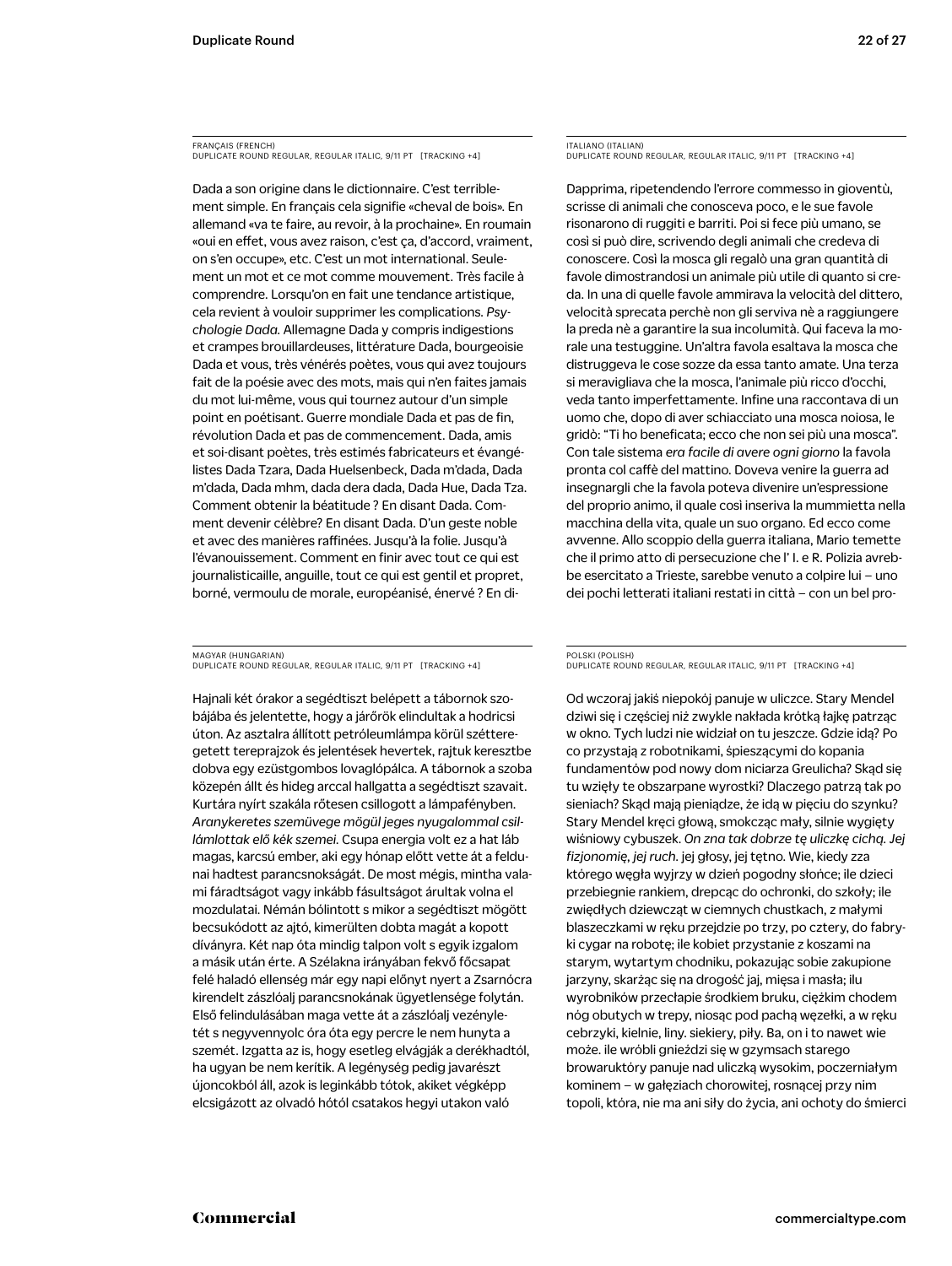PORTUGUÊS (PORTUGUESE) DUPLICATE ROUND REGULAR, ITALIC, 9/11 PT [TRACKING +4]

D. Benedita levantou-se, no dia seguinte, com a idéia de escrever uma carta ao marido, uma longa carta em que lhe narrasse a festa da véspera, nomeasse os convivas e os pratos, descrevesse a recepção noturna, e, principalmente, desse notícia das novas relações com D. Maria dos Anjos. A mala fechava-se às duas horas da tarde, D. Benedita acordara às nove, e, não morando longe (morava no *Campo da Aclamação*), um escravo levaria a carta ao correio muito a tempo. Demais, chovia; D. Benedita arredou a cortina da janela, deu com os vidros molhados; era uma chuvinha teimosa, o céu estava todo brochado de uma cor pardo-escura, malhada de grossas nuvens negras. Ao longe, viu flutuar e voar o pano que cobria o balaio que uma preta levava à cabeça: concluiu que ventava. Magnífico dia para não sair, e, portanto, escrever uma carta, duas cartas, todas as cartas de uma esposa ao marido ausente. Ninguém viria tentá-la. Enquanto ela compõe os babadinhos e rendas do roupão branco, um roupão de cambraia que o desembargador lhe dera em 1862, no mesmo dia aniversário, 19 de setembro, convido a leitora a observar- -lhe as feições. Vê que não lhe dou Vênus; também não lhe dou Medusa. Ao contrário de Medusa, nota-se-lhe o alisado simples do cabelo, preso sobre a nuca. Os olhos são vulgares, mas têm uma expressão bonachã. A boca é

SVENSKA (SWEDISH) DUPLICATE ROUND REGULAR, ITALIC, 9/11 PT [TRACKING +4]

Klockan var mellan åtta och nio den vackra majmorgonen, då Arvid Falk efter scenen hos brodern vandrade gatorna framåt, missnöjd med sig själv, missnöjd med brodern och missnöjd med det hela. Han önskade att det vore mulet och att han hade dåligt sällskap. Att han var en skurk, det trodde han icke fullt på, men han var icke nöjd med sig själv, han var så van att ställa höga fordringar på sig, och han var inlärd att i brodern se ett slags styvfar, för vilken han hyste stor aktning, nästan vördnad. Men även andra tankar döko upp och gjorde honom bekymrad. Han var utan pengar och utan sysselsättning. Detta senare var kanske det värsta ty sysslolösheten var honom en svår fiende, begåvad med en aldrig vilande fantasi som han var. *Under ganska obehagliga funderingar hade han kommit ner på Lilla Trädgårdsgatan;* han följde vänstra trottoaren utanför Dramatiska Teatern och befann sig snart inne på Norrlandsgatan; han vandrade utan mål och gick rätt fram; snart började stenläggningen bli ojämn, träkåkar efterträdde stenhusen, illa klädda människor kastade misstänksamma blickar på den snyggt klädde personen som så tidigt besökte deras kvarter och utsvultna hundar morrade hotande mot främlingen. Mellan grupper av artillerister, arbetshjon, bryggardrängar, tvättmadammer och lärpojkar påskyndade han sina sista steg på

SUOMI (FINNISH) DUPLICATE ROUND REGULAR, ITALIC, 9/11 PT [TRACKING +4]

He olivat ystäviä ystävyydessä, joka oli läheisempää kuin veljeys. Nello oli pieni Ardennelainen — Patras suuri Flamandilainen. He olivat saman ikäisiä vuosilla mitattuna, mutta kuitenkin toinen oli vielä nuori, toinen oli jo vanha. He olivat asuneet yhdessä koko ikänsä; molemmat he olivat orpoja ja kurjia sekä saivat leipänsä samasta kädestä. Se oli ollut heidän siteensä alku, heidän ensimmäinen sympatian säikeensä; se oli vahvistunut päivä päivältä ja kasvanut heidän mukanaan kiinteänä ja erottamattomana niin, että he alkoivat rakastaa toisiansa erittäin paljon. Heidän kotinsa oli pieni mökki pienen *Flamandilaisen kylän reunalla*, peninkulman päässä Antverpenistä. Kylä sijaitsi leveiden laidunkaistaleiden ja viljavainioiden välissä, ja sen läpi virtaavan suuren kanavan reunamilla kasvoi pitkät rivit tuulessa taipuvia poppeleita ja tervaleppiä. Siinä oli parikymmentä maatilaa ja taloa, joiden ikkunaluukut olivat kirkkaan vihreät tai taivaansiniset ja katot ruusunpunaiset tai mustavalkoiset sekä seinät niin valkoisiksi maalatut, että ne loistivat auringossa kuin puhdas lumi. Kylän keskustassa oli tuulimylly pienellä sammalta kasvavalla rinteellä, se oli maamerkkinä kaikelle ympäröivälle tasamaalle. Mylly oli kerran maalattu helakanpunaiseksi, siivet mukaan lukien, mutta niin oli tehty sen lapsuudessa viitisenkymmentä vuotta sitten, jolloin se oli jauhanut

TÜRKÇE (TURKISH) DUPLICATE ROUND REGULAR, ITALIC, 9/11 PT [TRACKING +4]

Sadık genç, araladığı kapıyı çekince, yine birden kararan sanduka sükunu içinde, İskender Paşa, galeyansız ibadetine başlardı. Artık dünyaya dair hiçbir ümidi kalmamıştı. İstediği yalnız bir iman selametiydi. Vâkıa korkak bir adam değildi. Ama, muhakkak bir ölümü her gün, her saat, her dakika, hatta her saniye beklemek… Onun cesaretini kırmış, sinirlerini zayıflatmıştı. Evet, ya kafası kesilecek, ya boğulacaktı! Düşündükçe, ensesinde soğuk bir satırın sarih temasını duyar gibi oluyordu. Bu sarih temas silinirken karşısına kendi boğuk hayali gelirdi; gözleri patlamış, kavuğu bir tarafa yuvarlanmış, boynu yağlı bir kement ile sıkılmış, ayağından pabuçları çıkmış, ipek kuşağı çözülmüş, karanlık, köpüklü ağzından siyah dili sarkmış bir naaş… İskender Paşa'nın yerde sürünen ölüsü! *Titrer, gözlerini oğuşturur, yine salât-ü selamlarını çekmeye başlardı.* Yakın akıbetinin bu uzvî hatırası o kadar bariz, o kadar kuvvetliydi ki… Çocukluğunun saf muhayyilesini süsleyen cennet bahçelerini, hûri, gılman alaylarını, Tûba ağacını, Sırat köprüsünü şimdi düşünemiyordu bile… Zihni durmuştu. Sinirleri, beyni pek yorgundu. Yemek yiyemiyordu. Boğazına kurşundan bir yumruk tıkanmıştı. Yalnız ara sıra su içerdi. Abdestini tazelemeye kalktığı zamanlar dizleri çözülüyor, gözlerinde karanlık, kırmızı benekler uçuşuyordu. Bazen sedirin üstüne uzanıp dalınca, korkunç, muzip rüyalarla uyanırdı.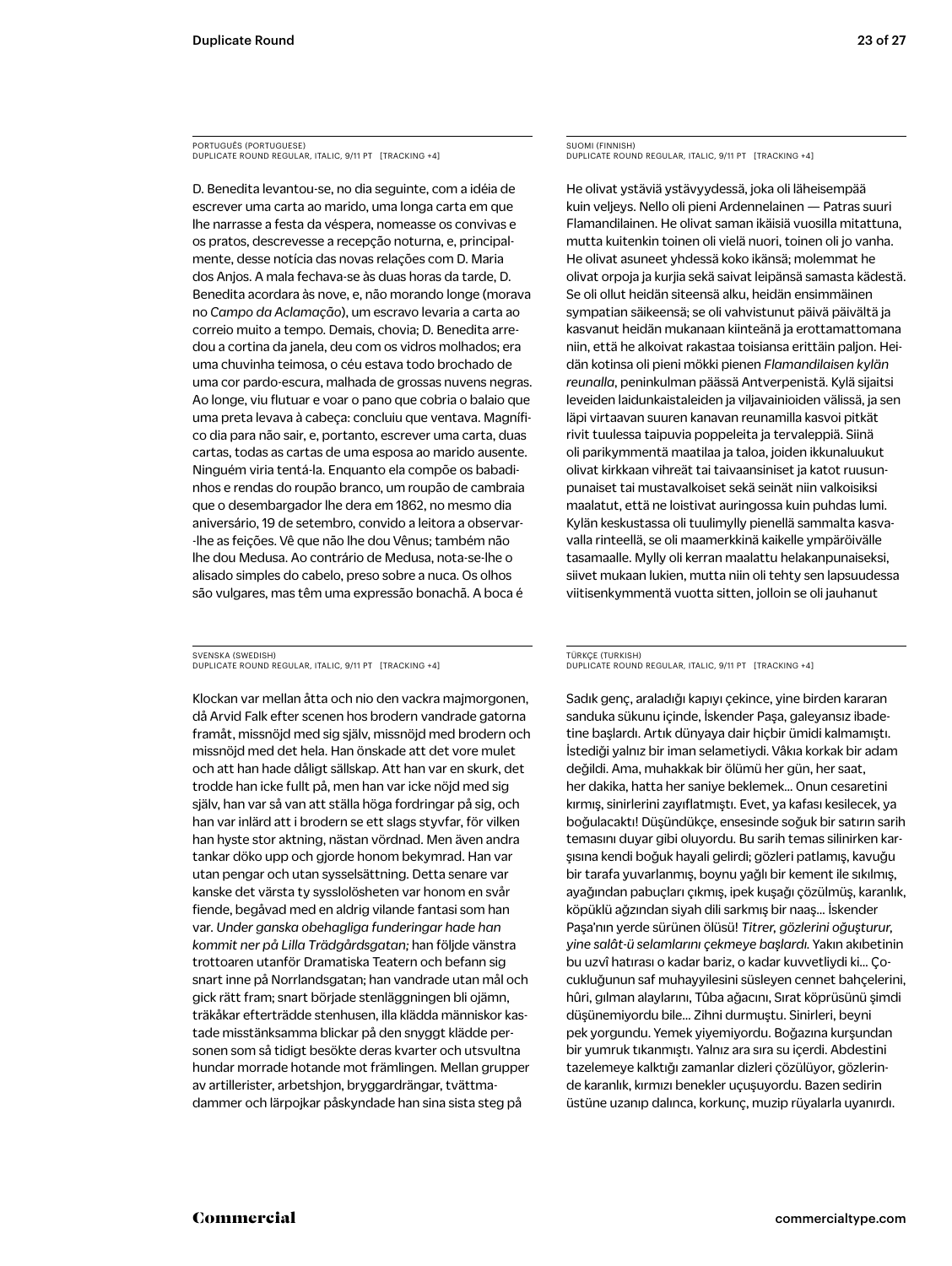| <b>UPPERCASE</b>                             | ABCDEFGHIJKLMNOPQRSTUVWXYZ                                                                                                           |  |  |  |  |
|----------------------------------------------|--------------------------------------------------------------------------------------------------------------------------------------|--|--|--|--|
| LOWERCASE                                    | abcdefghijklmnopqrstuvwxyz                                                                                                           |  |  |  |  |
| STANDARD PUNCTUATION                         | j!¿?.,:;-——()[]{}/ \&@*""''·",«»× §•¶†‡©®®™                                                                                          |  |  |  |  |
| ALL CAP PUNCTUATION                          | $i! \lambda i! \lambda i! \lambda \cdots$ () [] $\{\}\!/ \ \ \varpi\ $ (2 $\>$ 0                                                     |  |  |  |  |
| LIGATURES                                    | fb ff fh fi fj fk fl ffb ffh ffi ffj ffk ffl                                                                                         |  |  |  |  |
| <b>DISCRETIONARY LIGATURES</b>               | ft fft                                                                                                                               |  |  |  |  |
| PROPORTIONAL LINING<br>default figures       | \$£€¥1234567890¢f%‰ <sup>ao</sup> #°<+=-×÷>≈≠≤≥'"                                                                                    |  |  |  |  |
| <b>TABULAR LINING</b>                        | $$EE41234567890$ cf%%-+=-x÷>=======;:;()[]{}                                                                                         |  |  |  |  |
| PREBUILT FRACTIONS                           | $\frac{1}{6}$ $\frac{1}{3}$ $\frac{2}{3}$ $\frac{1}{4}$ $\frac{3}{4}$ $\frac{1}{8}$ $\frac{3}{8}$ $\frac{5}{8}$ $\frac{7}{8}$        |  |  |  |  |
| <b>NUMERATORS &amp;</b><br>DENOMINATORS      | H1234567890/1234567890                                                                                                               |  |  |  |  |
| <b>SUPERSCRIPT &amp;</b><br><b>SUBSCRIPT</b> | H1234567890+- H <sub>1234567890+-</sub>                                                                                              |  |  |  |  |
| STYLISTIC ALTERNATES                         | Q aagy <sup>aa</sup> áâàäååãāqáâàäååããāąǧĝġġýŷỳÿ<br>69 H <sup>69</sup> / <sub>69</sub> H <sup>69</sup> H <sub>69</sub> {have} {HAVE} |  |  |  |  |
| <b>ACCENTED UPPERCASE</b>                    | ÁÂÀÄÅÃĂĀĄÅÆÆÇĆČĈĊĎĐÉÊÈËĔĒĘĞĜĢĠĦĤÍÎÌ<br>ÏĪJĨĬĴĶŁĹĽĻĿÑŃŇŅŊÓÔÒÖÕŐŌØØŒŔŘŖŠŚŞŜŞÞŤŢ<br>ŦÚÛÙÜŬŰŪŲŮŨŴŴŴŴÝŶŸŸIJŽŹŻ                            |  |  |  |  |
| ACCENTED LOWER CASE                          | áâàäåãăāaåææçćčĉċďđðéêèëĕėēęğĝġġħĥıíîìïiījĩĭiĵյķł<br>ĺľḷŀñńňṇ'nŋóôòöõőōøǿœŕřṛßšśşŝşþtṭŧúûùüŭűūyůũẃ<br>ŵẁẅýŷỳÿijžźż                   |  |  |  |  |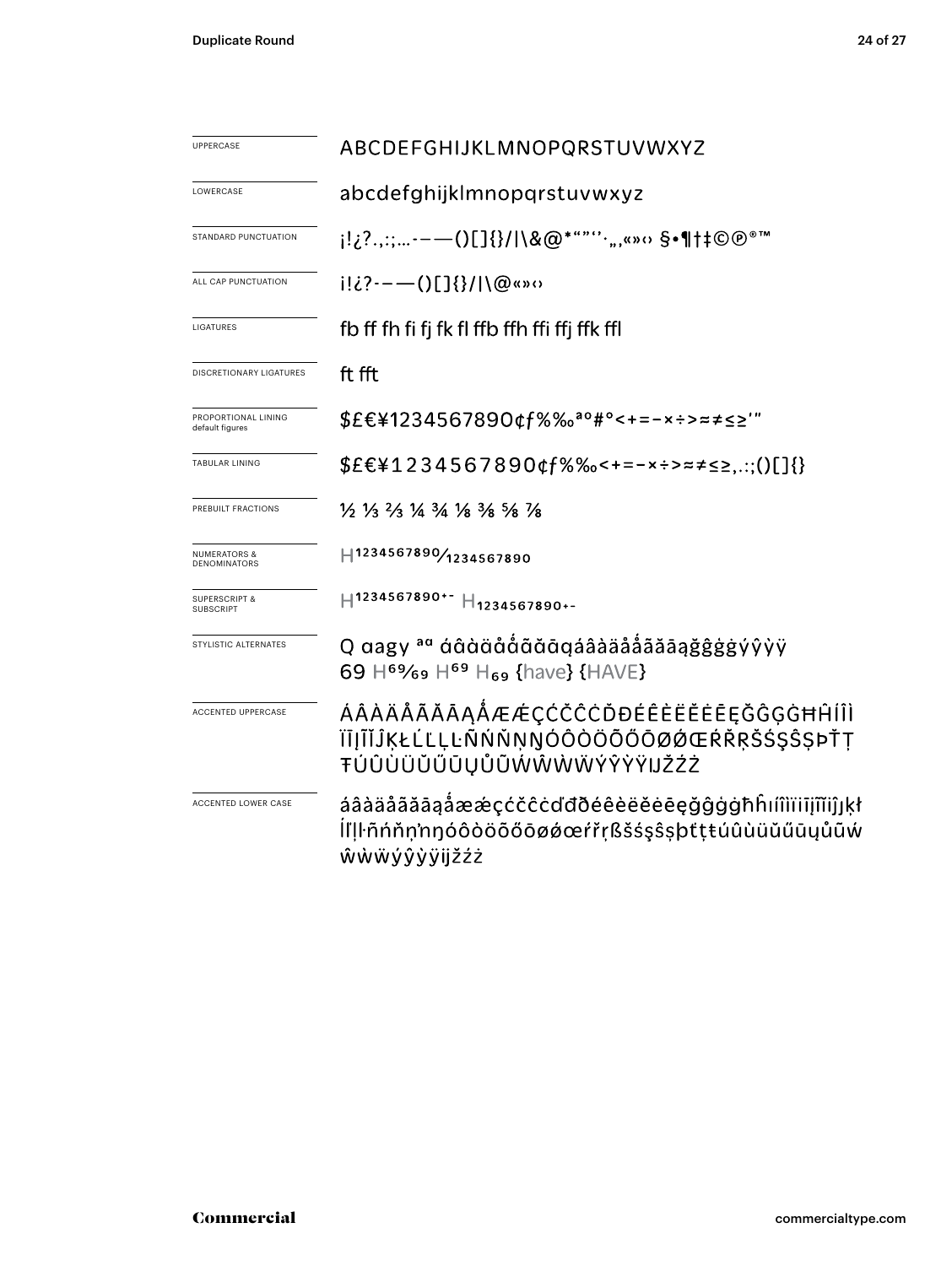| UPPERCASE                                      | ABCDEFGHIJKLMNOPQRSTUVWXYZ                                                                                                             |  |  |  |  |  |
|------------------------------------------------|----------------------------------------------------------------------------------------------------------------------------------------|--|--|--|--|--|
| LOWERCASE                                      | abcdefghijklmnopqrstuvwxyz                                                                                                             |  |  |  |  |  |
| STANDARD PUNCTUATION                           | j!¿?.,:;-—()[]{}/ \&@*""''·",«»⇔§•¶†‡©®®™                                                                                              |  |  |  |  |  |
| ALL CAP PUNCTUATION                            | $i!i$ ?---()[]{}/ \@«»0                                                                                                                |  |  |  |  |  |
| LIGATURES                                      | fb ff fh fi fj fk fl ffb ffh ffi ffj ffk ffl                                                                                           |  |  |  |  |  |
| DISCRETIONARY LIGATURES                        | ft fft                                                                                                                                 |  |  |  |  |  |
| PROPORTIONAL LINING<br>default figures         | \$£€¥1234567890¢f%‰ <sup>ao</sup> #°<+=-×÷>≈≠≤≥'"                                                                                      |  |  |  |  |  |
| TABULAR LINING                                 | $$EE41234567890$ gf%%<+=-x÷>≈≠≤≥,.:;()[]{}                                                                                             |  |  |  |  |  |
| PREBUILT FRACTIONS                             | $\frac{1}{2}$ $\frac{1}{3}$ $\frac{2}{3}$ $\frac{1}{4}$ $\frac{3}{4}$ $\frac{1}{8}$ $\frac{3}{8}$ $\frac{5}{8}$ $\frac{1}{8}$          |  |  |  |  |  |
| <b>NUMERATORS &amp;</b><br><b>DENOMINATORS</b> | H1234567890/1234567890                                                                                                                 |  |  |  |  |  |
| <b>SUPERSCRIPT &amp;</b><br><b>SUBSCRIPT</b>   | $H$ 1234567890+- $H$ 1234567890+-                                                                                                      |  |  |  |  |  |
| STYLISTIC ALTERNATES                           | Q aagy <sup>aa</sup> áâàäåååãāąáâàäåååãāaġĝĝġġýŷỳÿ<br>69 H <sup>69</sup> / <sub>69</sub> H <sup>69</sup> H <sub>69</sub> {have} {HAVE} |  |  |  |  |  |
| <b>ACCENTED UPPERCASE</b>                      | ÁÂÀÄÅÃĂĀĄÅÆÆÇĊČĊŎĐÉÊÈËĔĒĘĞĜĢĠĦĤĺÎÌ<br>ĬĪĮĨĬĴĶŁĹĽĻĿÑŃŇŅŊÓÔŎŎŎŎŎØØŒŔŘŖŠŚŞŜŞÞŤŢ<br>ŦÚÛÙÜŬŰŪŲŮŨŴŴŴŴŶŶŸŸIJŽŹŻ                               |  |  |  |  |  |
| ACCENTED LOWER CASE                            | áâàäåããāąåææçćčĉċďđðéêèëĕėēęğĝģġħĥıíîìïiījĩĭiĵj<br>ķłİľļŀñńňṇ'nŋóôòöõőōøǿœŕřṛßšśşŝşþťṭŧúûùüŭűūųůũ<br>ŴŴŴŴýŷỳÿijžźż                     |  |  |  |  |  |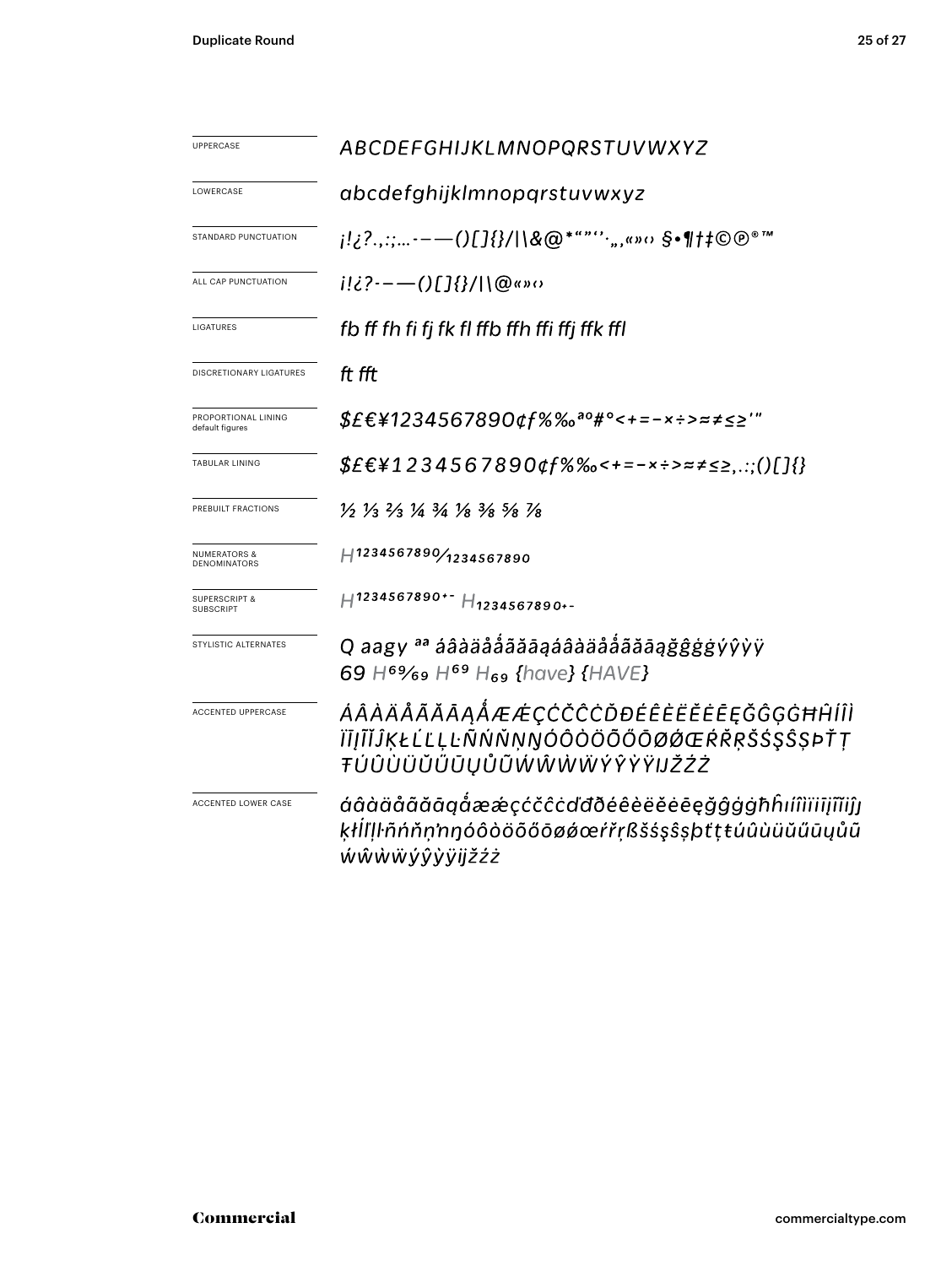| <b>OPENTYPE FEATURES</b><br><b>FAMILY WIDE</b>        | <b>DEACTIVATED</b>                 |                                          | <b>ACTIVATED</b>                                   |                                           |  |
|-------------------------------------------------------|------------------------------------|------------------------------------------|----------------------------------------------------|-------------------------------------------|--|
| ALL CAPS<br>opens up spacing, moves<br>punctuation up |                                    | ¿Ham & «Eggs» @ [under] £8?              | ¿HAM & «EGGS» @ [UNDER] £8?                        |                                           |  |
| PROPORTIONAL LINING<br>default figures                | Sale Price:<br>Originally:         | \$3,460 €1,895<br>\$7,031 £9,215         | Sale Price:<br>Originally:                         | \$3,460 €1,895<br>\$7,031 £9,215          |  |
| <b>TABULAR LINING</b>                                 | Sale Price:<br>Originally:         | \$3,460 €1,895<br>\$7,031 £9,215         | Sale Price:<br>Originally:                         | \$3,460 €1,895<br>\$7,031 £9,215          |  |
| <b>FRACTIONS</b><br>ignores numeric date format       | 21/03/10 and 2 1/18 460/920        |                                          | 21/03/10 and 21/ <sub>18</sub> 460/ <sub>920</sub> |                                           |  |
| SUPERSCRIPT/SUPERIOR                                  | $x158 + y23 \times z18 - a4260$    |                                          | $x^{158} + y^{23} \times z^{18} - a^{4260}$        |                                           |  |
| SUBSCRIPT/INFERIOR                                    | $x158 \div y23 \times z18 - a4260$ |                                          | $X_{158} \div Y_{23} \times Z_{18} - A_{4260}$     |                                           |  |
| DENOMINATOR<br>for making arbitrary fractions         | 0123456789 0123456789              |                                          | 0123456789 0123456789                              |                                           |  |
| NUMERATOR<br>for making arbitrary fractions           |                                    | 0123456789 0123456789                    | 0123456789 0123456789                              |                                           |  |
| LANGUAGE FEATURE<br>Polski (Polish) kreska accent     |                                    | ŚLADY ŹRÓDŁA możliwość                   | ŚLADY ŻRÓDŁA możliwość                             |                                           |  |
| LANGUAGE FEATURE<br>Română (Romanian) s accent        |                                    | ÎNSUȘI conștiință științifice            | INSUȘI conștiință științifice                      |                                           |  |
| <b>OPENTYPE FEATURES</b><br><b>ROMAN &amp; ITALIC</b> | <b>DEACTIVATED</b>                 |                                          | <b>ACTIVATED</b>                                   |                                           |  |
| DISCRETIONARY LIGATURES                               |                                    | Crofters often offtake offtrack          | Crofters often offtake offtrack                    |                                           |  |
| STYLISTIC SET 03<br>alternate a (double story)        |                                    | 2ª Pluralization alternatives            |                                                    | 2 <sup>ª</sup> Pluralization alternatives |  |
| STYLISTIC SET 04<br>alternate g                       |                                    | Foggy gilded greenery değildi            |                                                    | Foggy gilded greenery değildi             |  |
| STYLISTIC SET 06<br>alternate y                       |                                    | Brooklynite players yawning              | Brooklynite players yawning                        |                                           |  |
| STYLISTIC SET 10<br>alternate Q                       |                                    | <b>Quell Quite Quickly &amp; Quietly</b> | <b>Quell Quite Quickly &amp; Quietly</b>           |                                           |  |
| STYLISTIC SET 12<br>alternate 6 9                     |                                    | Throughout 1996, the theatre             | Throughout 1996, the theatre                       |                                           |  |
| STYLISTIC SET 13<br>alternate { }                     |                                    | Sales of {Quilts} and {COVERS}           | Sales of {Quilts} and {COVERS}                     |                                           |  |
| STYLISTIC ALTERNATES<br>Illustrator/Photoshop         |                                    | 196 {Quilts} with any {COVERS}           | 196 {Quilts} with any {COVERS}                     |                                           |  |
| <b>OPENTYPE FEATURES</b><br>ROMAN ONLY                | <b>DEACTIVATED</b>                 |                                          |                                                    | <b>ACTIVATED</b>                          |  |
| STYLISTIC SET 01<br>alternate a (single story)        |                                    | 2ª Pluralization alternatives            | 2 <sup>a</sup> Pluralization alternatives          |                                           |  |
| <b>OPENTYPE FEATURES</b><br><b>ITALIC ONLY</b>        | DEACTIVATED                        | <b>ACTIVATED</b>                         |                                                    |                                           |  |
| STYLISTIC SET 02<br>alternate a (double story)        | 2ª Pluralization alternatives      |                                          | 2 <sup>ª</sup> Pluralization alternatives          |                                           |  |

### Commercial commercialtype.com